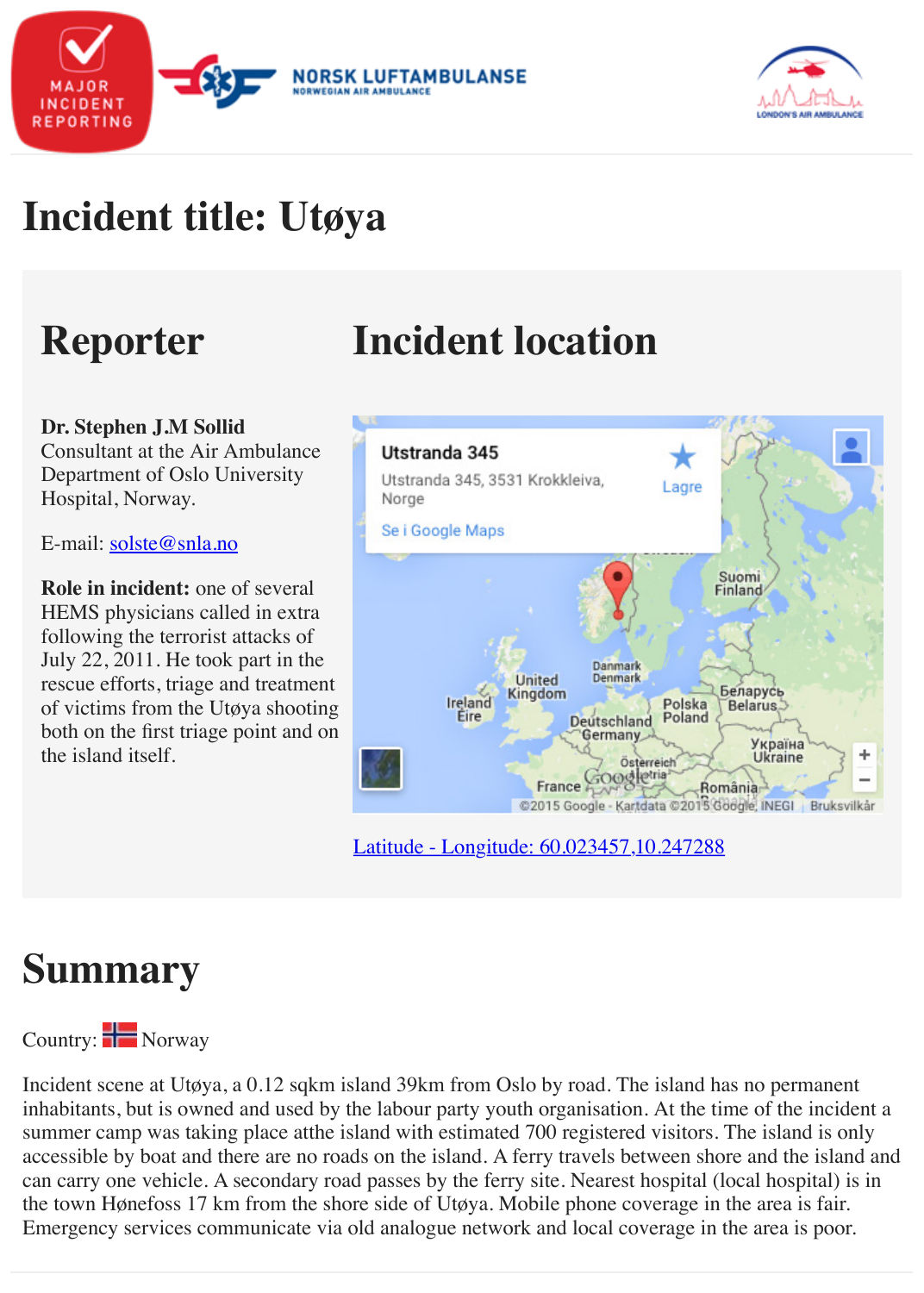# **EMS background**

| 1. Was an EMS coordinating centre (the<br>centre responsible for dispatching and<br>coordinating EMS units on-scene)<br>available in the affected country/ies before<br>the incident? * | Yes                                                                                                                                                                             |
|-----------------------------------------------------------------------------------------------------------------------------------------------------------------------------------------|---------------------------------------------------------------------------------------------------------------------------------------------------------------------------------|
| 2. Does a dialling number to Emergency<br>Services exist? *                                                                                                                             | Yes                                                                                                                                                                             |
| 2-1. Is there a single and unique dialling<br>number to EMS or one common dialling<br>number for all Emergency Services (fire,<br>police and EMS)? *                                    | A single and unique dialling number                                                                                                                                             |
| 3. Can a major incident be declared<br>directly by the person receiving an alert at<br>the EMS coordinating centre? *                                                                   | N <sub>o</sub>                                                                                                                                                                  |
| 4. What is the background of staff in the<br>every-day/normal staffing of EMS<br>services? *                                                                                            | • Basic Life Support by EMS professionals, non-<br>physician<br>• Advanced Life Support by EMS professional, non-<br>physician<br>• Advanced Life Support On-scene by Physician |
| <b>5. What other resources are routinely</b><br>available to assist the EMS service in a<br>normal setting? *                                                                           | • Fire brigade<br>• Police<br>• Voluntary organizations                                                                                                                         |
| <b>5-1. Please specify which voluntary</b><br>organizations are available to assist the<br><b>EMS</b> service in a normal setting *                                                     | Red Cross ambulances and staff, Norwegian Peoples<br>Aid Ambulances and staff. Staff of both organisations<br>have basic life support training.                                 |
| 5-2. Do the voluntary organizations require<br>authorization from police or other<br>authorities to participate in the response<br>phase? *                                             | No authorisation needed, but units will be dispatched<br>by emergency call center or police/ rescue<br>coordination center.                                                     |
| 6. Other resources that can be mobilized in<br>a major incident *                                                                                                                       | $\bullet$ Fire brigade<br>• Police<br>• Voluntary organizations<br>$\bullet$ Coast guard<br>• Military<br>• Civil protection<br>Other resources / Unknown                       |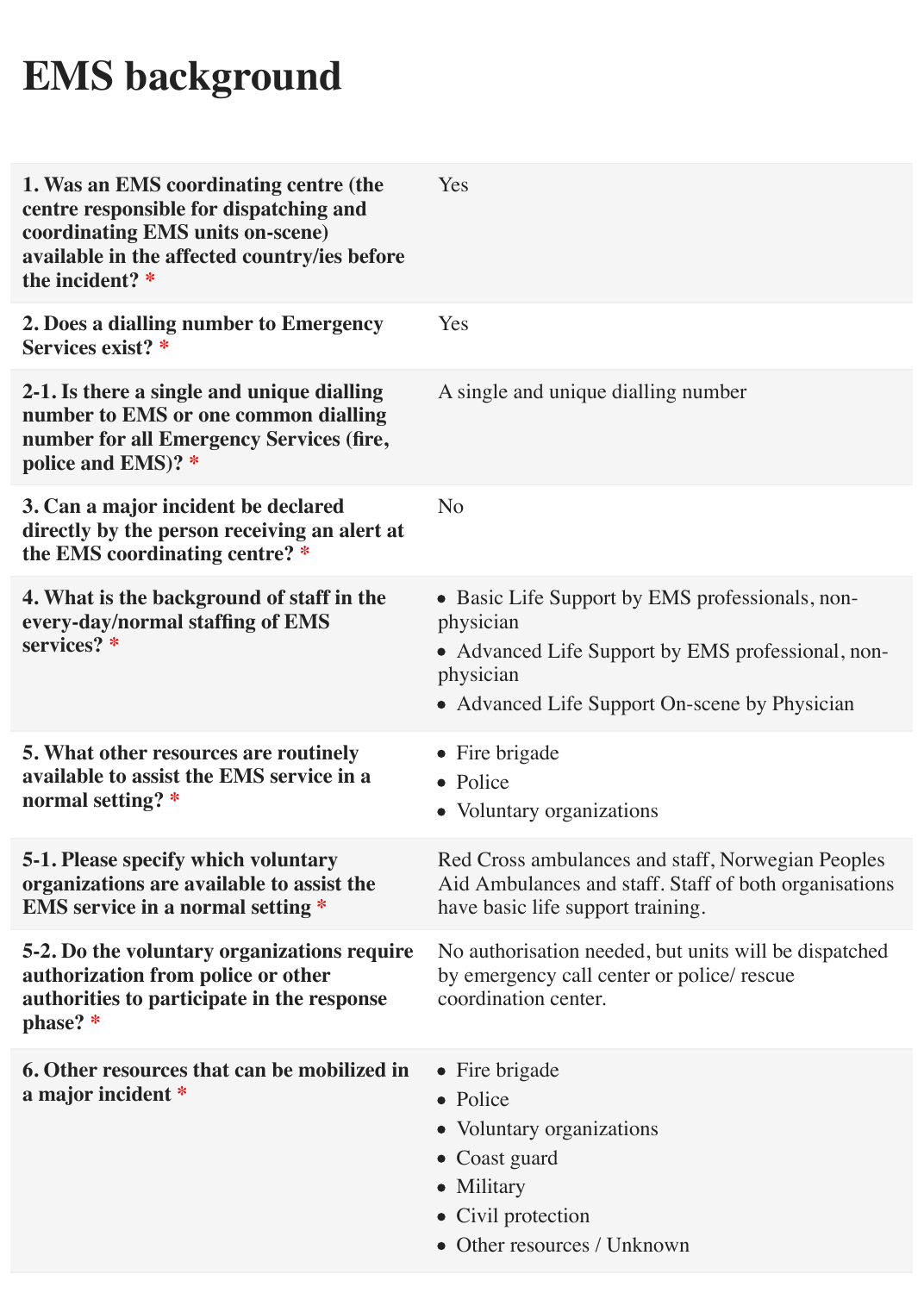| <b>6-1. Please specify which voluntary</b><br>organizations are available *                                                                                            | Red Cross ambulances and staff, Norwegian Peoples<br>Aid Ambulances and staff. Staff of both organisations<br>have basic life support training. Alpine rescue groups. |
|------------------------------------------------------------------------------------------------------------------------------------------------------------------------|-----------------------------------------------------------------------------------------------------------------------------------------------------------------------|
| 6-2. Please specify if the voluntary<br>organizations available require<br>authorization from police or other<br>authorities to participate in the response<br>phase * | No authorisation needed, but units will be dispatched<br>by emergency call center or police/ rescue<br>coordination center.                                           |
| 7-1. Are there any regional hospital/s with<br>trauma specialty that exists within the<br><b>EMS</b> catchment system that was affected<br>by the major incident? *    | Yes                                                                                                                                                                   |
| 7-1.1. Please state the number of regional<br>hospital/s with trauma specialty within the<br><b>EMS</b> catchment system that was affected<br>by the major incident *  | $\overline{2}$                                                                                                                                                        |
| 7-1.2. Is the number given above exact or<br>estimated? *                                                                                                              | Exact                                                                                                                                                                 |
| 7-2. Are there any regional hospital/s<br>without trauma specialty that exists within<br>the EMS catchment system that was<br>affected by the major incident? *        | Yes                                                                                                                                                                   |
| 7-2.1. Please state the number of regional<br>hospitals without trauma specialty within<br>the EMS catchment system that was<br>affected by the major incident *       | $\mathbf{1}$                                                                                                                                                          |
| 7-2.2. Is the number given above exact or<br>estimated? *                                                                                                              | Exact                                                                                                                                                                 |
| 7-3. Are there any local hospital/s without<br>trauma specialty that exists within the<br><b>EMS</b> catchment system that was affected<br>by the major incident? *    | Yes                                                                                                                                                                   |
| 7-3.1. Please state the number of local<br>hospitals without trauma specialty within<br>the EMS catchment system that was<br>affected by the major incident *          | $\overline{4}$                                                                                                                                                        |
| 7-3.2. Is the number given above exact or<br>estimated? *                                                                                                              | Exact                                                                                                                                                                 |
| 7-4. Are there any other type of hospital/s<br>that exists within the EMS catchment<br>system that was affected by the major<br>incident? *                            | N <sub>o</sub>                                                                                                                                                        |
| 8-1. Is a pre-hospital on-scene triage                                                                                                                                 | N <sub>o</sub>                                                                                                                                                        |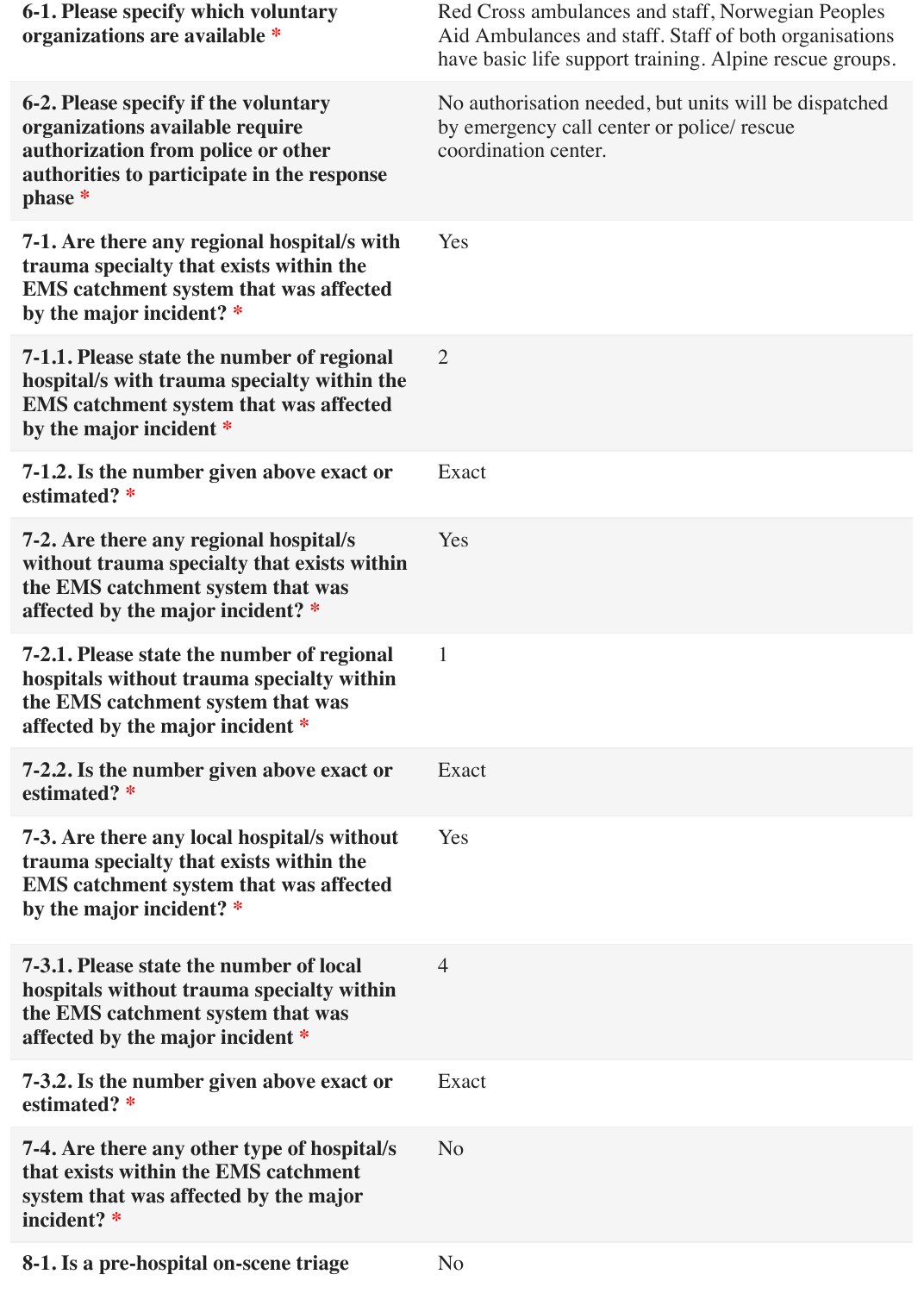| system in use daily on a national level? *                                                                                                        |                                                                                                                                                                                                          |
|---------------------------------------------------------------------------------------------------------------------------------------------------|----------------------------------------------------------------------------------------------------------------------------------------------------------------------------------------------------------|
| 8-2. Is a pre-hospital on-scene triage<br>system in use daily on regional levels? *                                                               | N <sub>o</sub>                                                                                                                                                                                           |
| 9-1. Is a pre-hospital on-scene triage<br>system for major incidents in use on a<br>national level? *                                             | N <sub>o</sub>                                                                                                                                                                                           |
| 9-2. Is a pre-hospital on-scene triage<br>system for major incidents in use on<br>regional levels? *                                              | Yes, but different triage systems exist in different<br>regions                                                                                                                                          |
| 9-2.1. Please specify which pre-hospital on-<br>scene triage system/s for major incidents<br>are in use on regional levels: *                     | System has no specific term, but is based on four<br>categories: Red - immediate care/ transport. Yellow -<br>urgent care/transport Green - normal care/transport<br>Black - dead or dying/ no transport |
| 10. Does the pre-hospital on-scene triage<br>system for major incidents include direct<br>tagging/labelling of patients? *                        | Yes                                                                                                                                                                                                      |
| 11. For those employees within the pre-<br>hospital EMS system who are intended to<br>work on-scene: is major incident training<br>mandatory? $*$ | N <sub>o</sub>                                                                                                                                                                                           |

## **Incident characteristics**

| 12. What was the mechanism/external<br>factor that caused the incident? *            | Other / Unknown                                                                                                                                                                                                                                                                                                                                                                                                                                                                                                                                       |
|--------------------------------------------------------------------------------------|-------------------------------------------------------------------------------------------------------------------------------------------------------------------------------------------------------------------------------------------------------------------------------------------------------------------------------------------------------------------------------------------------------------------------------------------------------------------------------------------------------------------------------------------------------|
| 12-2. Please specify other<br>mechanism/external factor that caused the<br>incident: | Spree shoting                                                                                                                                                                                                                                                                                                                                                                                                                                                                                                                                         |
| 12-3. Is this incident coupled to another<br>incident? *                             | <b>Yes</b>                                                                                                                                                                                                                                                                                                                                                                                                                                                                                                                                            |
| 12-3.1. Please specify which other incident<br>this major incident is coupled to: *  | First incident was a bomb blast in Oslo government<br>district. Population in Oslo approximately 605 000.<br>Population density approximately 5221/sqkm. The<br>scene lies in an area with mainly government offices<br>(several ministries, Cabinet and Prime Minister).<br>Urban area with good road infrastructure and public<br>access. Nearest hospital (Trauma centre and university<br>hospital) approximately 3 km by road. Good<br>telecommunications, digital network for emergency<br>services (Tetra). The bomb blast killed 8 people and |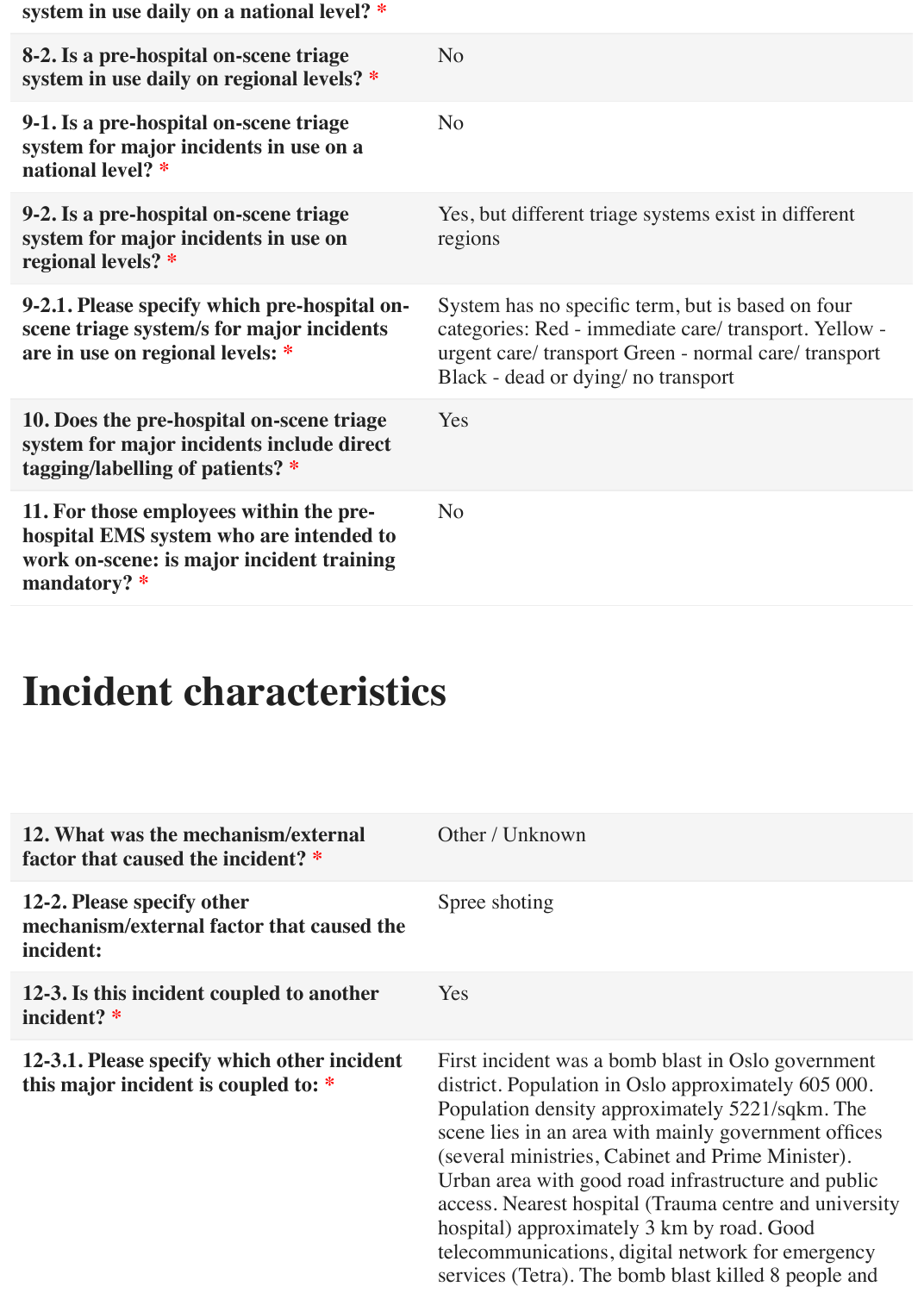|                                                                                                                                                                 | injured 92 people, 10 of them seriously.                                                                                                                                                                                                                                                   |
|-----------------------------------------------------------------------------------------------------------------------------------------------------------------|--------------------------------------------------------------------------------------------------------------------------------------------------------------------------------------------------------------------------------------------------------------------------------------------|
| 13. What was the location of the incident<br>scene? *                                                                                                           | • Rural/countryside area<br>• Offshore/maritime (ocean, river, lake)                                                                                                                                                                                                                       |
| 14-1. Did the EMS make use of wheeled<br>vehicles to access patients for treatment at<br>incident scene? *                                                      | N <sub>o</sub>                                                                                                                                                                                                                                                                             |
| 14-2. Did the EMS make use of railway<br>system to access patients for treatment at<br>incident scene? *                                                        | N <sub>o</sub>                                                                                                                                                                                                                                                                             |
| 14-3. Did the EMS make use of air<br>transport to access patients for treatment<br>at incident scene? *                                                         | N <sub>o</sub>                                                                                                                                                                                                                                                                             |
| 14-4. Did the EMS make use of boat<br>transport to access patients for treatment<br>at incident scene? *                                                        | <b>Yes</b>                                                                                                                                                                                                                                                                                 |
| 14-4.1. Were there any delays in accessing<br>patients by boat? *                                                                                               | Yes                                                                                                                                                                                                                                                                                        |
| 14-4.2. Please describe reasons for delay,<br>which could include reasons such as:<br>security issues, congested roads due to<br>traffic, weather conditions: * | Access by boat to the scene at Utøya was delayed due<br>to security issues (scene was not cleared by police<br>until ca 90 min after shooting started)                                                                                                                                     |
| 14-5. Did the EMS access patients for<br>treatment at incident scene on foot? *                                                                                 | N <sub>o</sub>                                                                                                                                                                                                                                                                             |
| 14-6. Did the EMS make use of other<br>means to access patients for treatment at<br>incident scene? *                                                           | N <sub>o</sub>                                                                                                                                                                                                                                                                             |
| 15-1. Did the EMS make use of wheeled<br>vehicles to evacuate patients from the<br>incident scene? *                                                            | Yes                                                                                                                                                                                                                                                                                        |
| 15-1.1. Were there any delays in evacuating<br>patients by wheeled vehicles? *                                                                                  | Yes                                                                                                                                                                                                                                                                                        |
| 15-1.2. Please describe reasons for delay,<br>which could include reasons such as:<br>security issues, congested roads due to<br>traffic, weather conditions: * | Road access was delayed for several reasons: -<br>security issues - congested roads (Secondary road to<br>Utøya congested by civilian and rescue vehicles) -<br>lack of local geographical knowledge (several units<br>were from other EMS districts and did not have maps<br>of the area) |
| 15-2. Did the EMS make use of railway<br>system to evacuate patients from the<br>incident scene? *                                                              | N <sub>o</sub>                                                                                                                                                                                                                                                                             |
| 15-3. Did the EMS make use of air                                                                                                                               | Yes                                                                                                                                                                                                                                                                                        |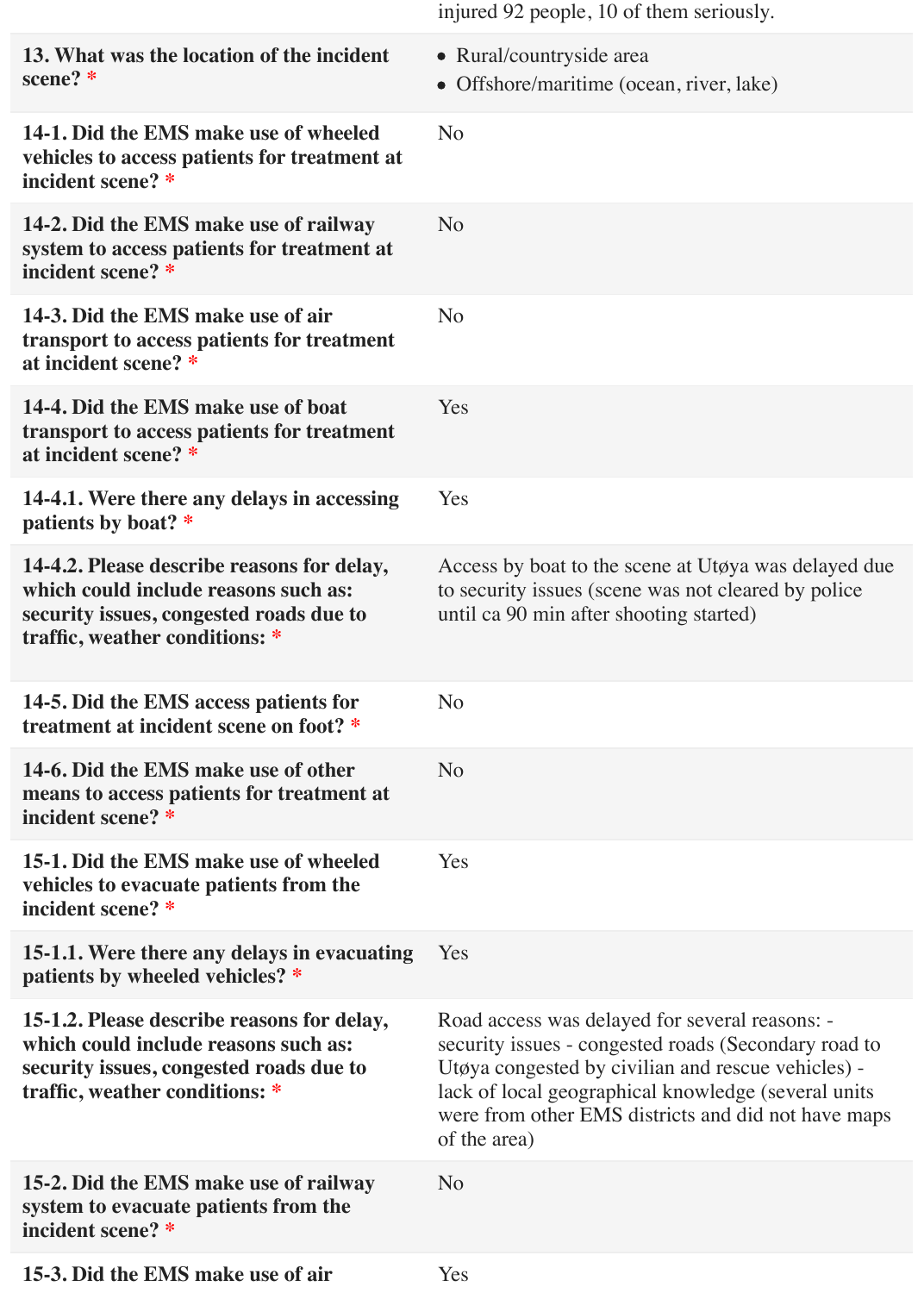| transport to evacuate patients from the<br>incident scene? *                                                                                                    |                                                                                                                                                                                                                                                                                 |
|-----------------------------------------------------------------------------------------------------------------------------------------------------------------|---------------------------------------------------------------------------------------------------------------------------------------------------------------------------------------------------------------------------------------------------------------------------------|
| 15-3.1. Were there any delays in evacuating<br>patients by air? *                                                                                               | Yes                                                                                                                                                                                                                                                                             |
| 15-3.2. Please describe reasons for delay,<br>which could include reasons such as:<br>security issues, congested roads due to<br>traffic, weather conditions: * | Transport delayed for several reasons: - security issues<br>did not permit landing on the scene - no landing site<br>available at first casualty clearing station - low cloud<br>base and fog demanded initiation of instrument flying<br>rules and GPS approaches to hospitals |
| 15-4. Did the EMS make use of boat<br>transport to evacuate patients from the<br>incident scene? *                                                              | Yes                                                                                                                                                                                                                                                                             |
| 15-4.1. Were there any delays in evacuating<br>patients by boat? *                                                                                              | Yes                                                                                                                                                                                                                                                                             |
| 15-4.2. Please describe reasons for delay,<br>which could include reasons such as:<br>security issues, congested roads due to<br>traffic, weather conditions: * | Evacuation delayed due to security issues (no access<br>before police cleared the scene) - most severely<br>injured evacuated by civilians using their own boats                                                                                                                |
| 15-5. Did the EMS evacuate patients from<br>the incident scene on foot? *                                                                                       | Yes                                                                                                                                                                                                                                                                             |
| 15-5.1. Were there any delays in evacuating<br>patients by foot? *                                                                                              | Yes                                                                                                                                                                                                                                                                             |
| 15-5.2. Please describe reasons for delay,<br>which could include reasons such as:<br>security issues, congested roads due to<br>traffic, weather conditions: * | Evacuation delayed due to security issues (no access<br>before police cleared the scene)                                                                                                                                                                                        |
| 15-6. Did the EMS make use of other<br>means to evacuate patients from the<br>incident scene? *                                                                 | N <sub>o</sub>                                                                                                                                                                                                                                                                  |
| 16-1. Was there damage to electrical power<br>that affected EMS response? *                                                                                     | N <sub>o</sub>                                                                                                                                                                                                                                                                  |
| 16-2. Was there damage to<br>telecommunication that affected EMS<br>response? *                                                                                 | N <sub>o</sub>                                                                                                                                                                                                                                                                  |
| 16-3. Was there damage to other modes of<br>communications that affected EMS<br>response? *                                                                     | N <sub>o</sub>                                                                                                                                                                                                                                                                  |
| 16-4. Was there damage to road that<br>affected EMS response? *                                                                                                 | N <sub>o</sub>                                                                                                                                                                                                                                                                  |
| 16-5. Was there damage to rail that<br>affected EMS response? *                                                                                                 | N <sub>o</sub>                                                                                                                                                                                                                                                                  |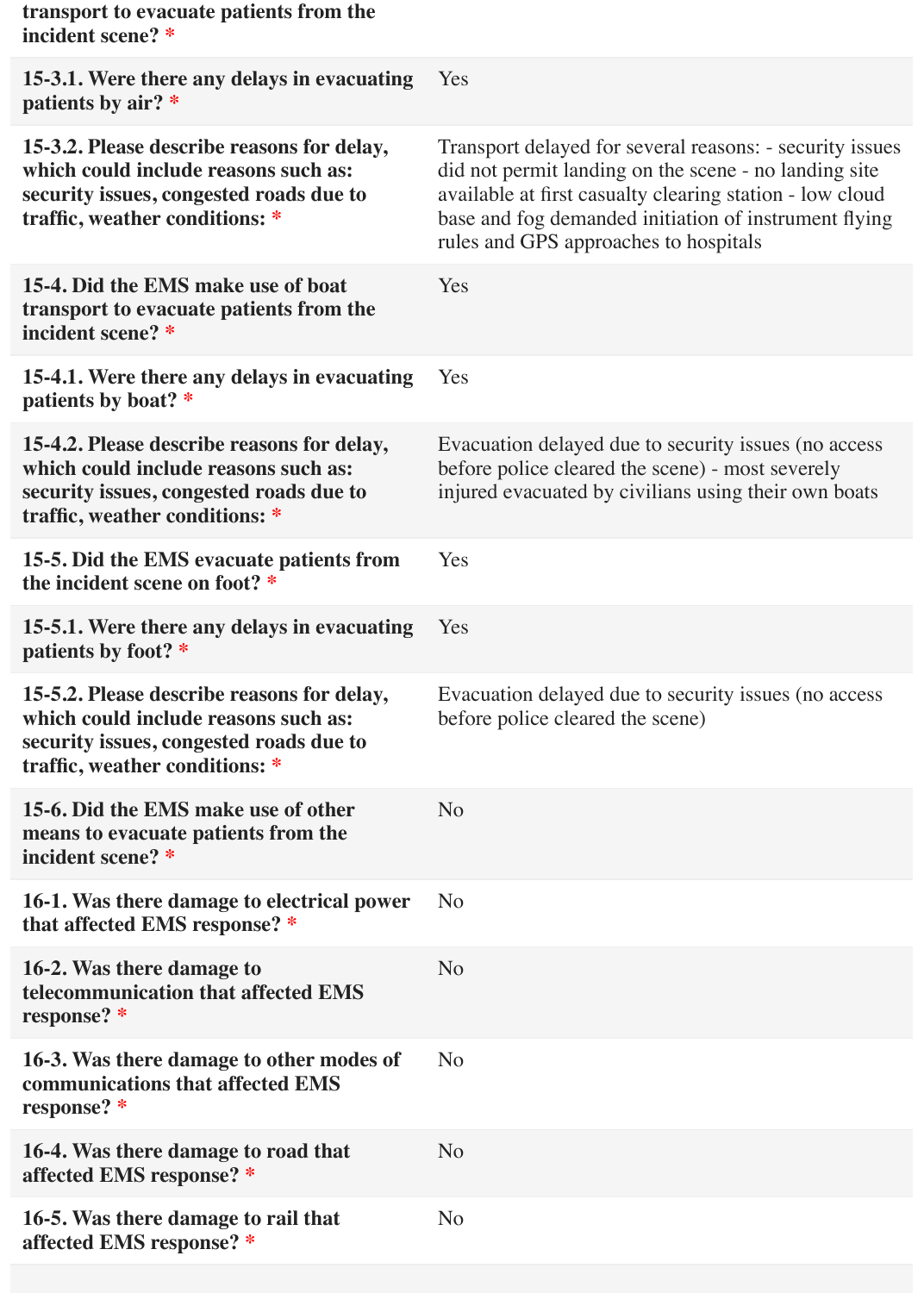| 16-6. Was there damage to the EMS or<br>health structure that affected EMS<br>response? *                                                              | N <sub>o</sub>                                                                                                                                                                                                                                |
|--------------------------------------------------------------------------------------------------------------------------------------------------------|-----------------------------------------------------------------------------------------------------------------------------------------------------------------------------------------------------------------------------------------------|
| 16-7. Was there other damage to<br>infrastructure that affected EMS<br>response? *                                                                     | N <sub>o</sub>                                                                                                                                                                                                                                |
| 17. How many sites required separate EMS<br>infrastructure (such as on-scene leadership<br>and casualty clearing stations) in the<br>response phase? * | 2                                                                                                                                                                                                                                             |
| 17-1. Is the number given above exact or<br>estimated? *                                                                                               | Exact                                                                                                                                                                                                                                         |
| 18-1. Was ongoing violence or risk of<br>further violence a threat to rescuers on<br>scene? *                                                          | Yes                                                                                                                                                                                                                                           |
| 18-1.2. Please specify the ongoing violence<br>or risk of further violence and how this<br>affected the rescuers on scene *                            | Ongoing shooting for approximately 60 minutes<br>before shooter apprehended. This delayed access to<br>the scene and access to the wounded. Also suspected<br>explosives at first casualty clearing station and on the<br>island.             |
| 18-2. Was fire a threat to rescuers on<br>scene? *                                                                                                     | N <sub>o</sub>                                                                                                                                                                                                                                |
| 18-3. Was collapsing building/s a threat to<br>rescuers on scene? *                                                                                    | N <sub>o</sub>                                                                                                                                                                                                                                |
| 18-4. Was climate a threat to rescuers on<br>scene? *                                                                                                  | N <sub>o</sub>                                                                                                                                                                                                                                |
| 18-5. Was lack of electricity a threat to<br>rescuers on scene? *                                                                                      | N <sub>o</sub>                                                                                                                                                                                                                                |
| 18-6. Was lack of water/food a threat to<br>rescuers on scene? *                                                                                       | N <sub>o</sub>                                                                                                                                                                                                                                |
| 18-7. Were other hazard/s a threat to<br>rescuers on scene? *                                                                                          | N <sub>o</sub>                                                                                                                                                                                                                                |
| 19-1. Was on going violence or risk of<br>further violence a threat to patients on<br>scene? *                                                         | Yes                                                                                                                                                                                                                                           |
| 19-1.2. Please specify the on going<br>violence/risk of further violence and how<br>this affected the patients on scene *                              | On-going shooting at Utøya for approximately 60<br>minutes caused delayed access to EMS. Victims had<br>to hide from the shooter to avoid further injuries,<br>some victims were killed or injured on second contact<br>with the perpetrator. |
| 18-2. Was fire a threat to patients on scene?                                                                                                          | N <sub>o</sub>                                                                                                                                                                                                                                |

**\***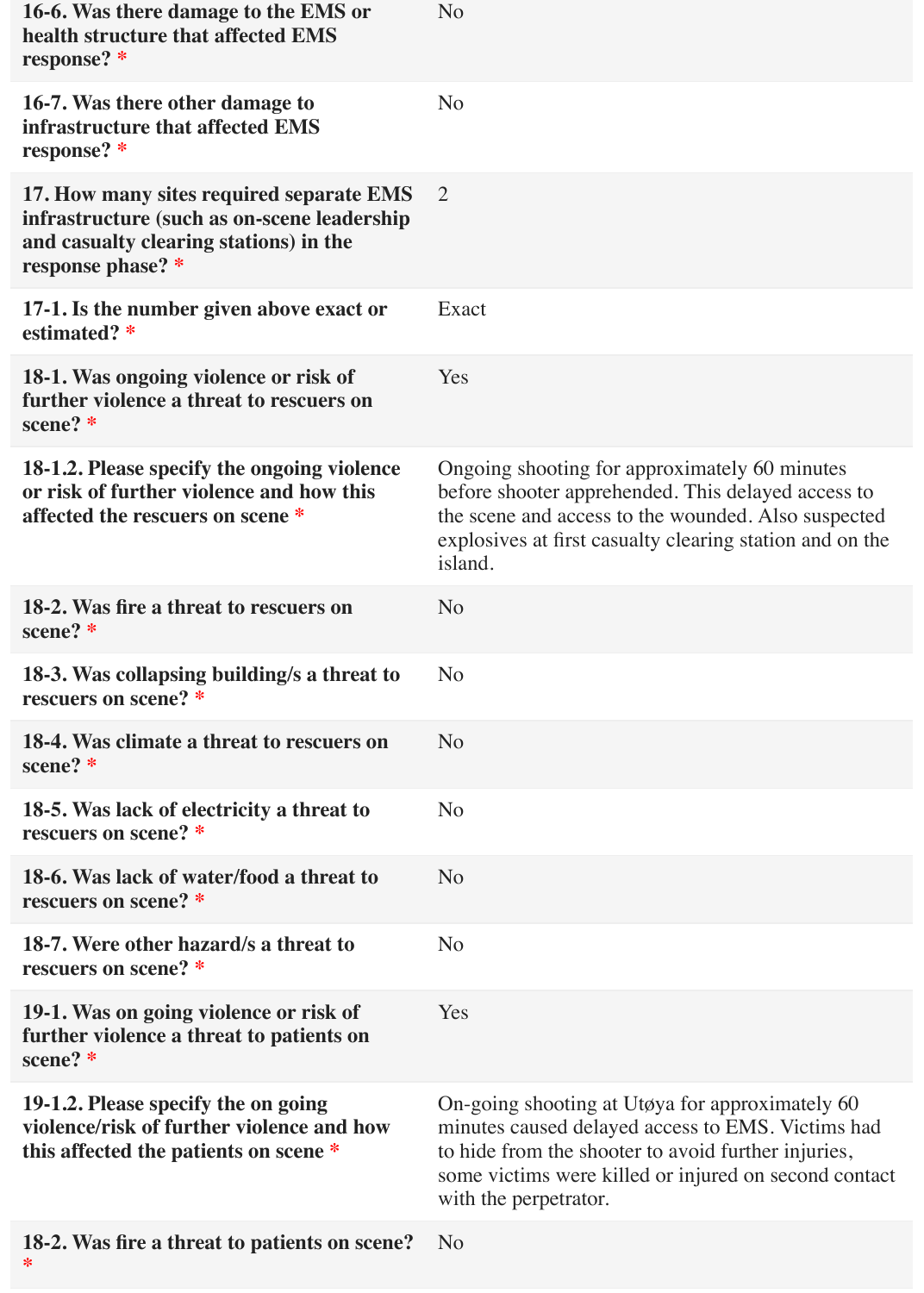| 19-3. Was collapsing building/s a threat to<br>patients on scene? *                 | N <sub>o</sub>                                                                                                                                                                                                        |
|-------------------------------------------------------------------------------------|-----------------------------------------------------------------------------------------------------------------------------------------------------------------------------------------------------------------------|
| 19-4. Was climate a threat to patients on<br>scene? $*$                             | <b>Yes</b>                                                                                                                                                                                                            |
| 19-4.2. Please specify the climate and how<br>this affected the patients on scene * | Relatively cold weather at Utøya (15 degrees C air<br>temperature). Water temperature 14 degrees C, many<br>victims swam across the lake to main land (600 m<br>from shore to shore) to get help/ escape the shooter. |
| 19-5. Was lack of electricity a threat to<br>patients on scene? *                   | N <sub>o</sub>                                                                                                                                                                                                        |
| 19-6. Was lack of lack of water/food a<br>threat to patients on scene? *            | N <sub>o</sub>                                                                                                                                                                                                        |
| 19-7. Were other hazard/s a threat to<br>patients on scene? *                       | N <sub>o</sub>                                                                                                                                                                                                        |

# **EMS response data**

| N <sub>o</sub> |
|----------------|
| Yes            |
| 2011-07-22     |
| 17             |
| 35             |
| Estimated      |
| Yes            |
| N <sub>o</sub> |
|                |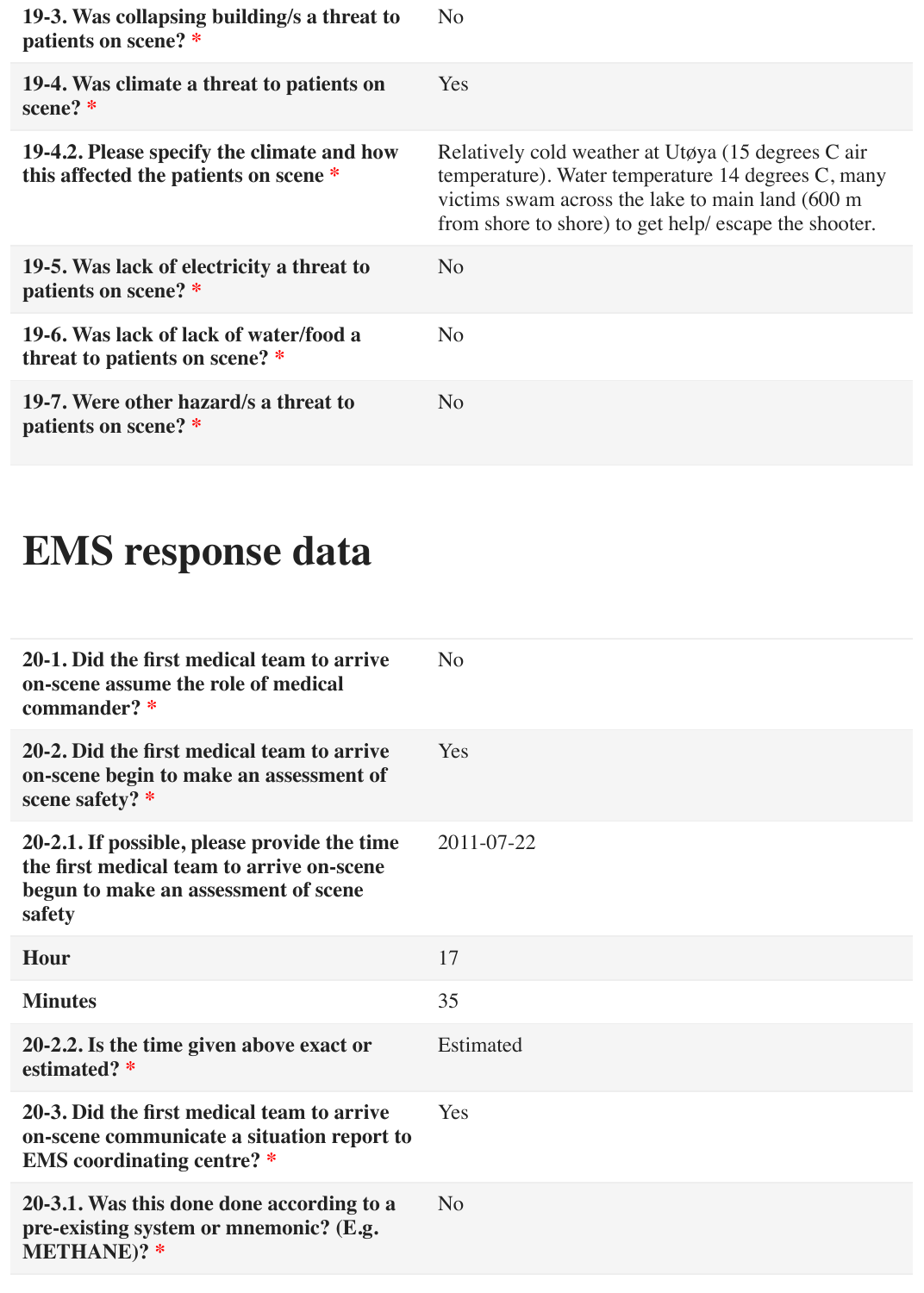| 20-4. Did the first medical team to arrive<br>on-scene request additional resources? *                                                           | Unknown                                                   |
|--------------------------------------------------------------------------------------------------------------------------------------------------|-----------------------------------------------------------|
| 20-5. Did the first medical team to arrive<br>on-scene initiate any safety related actions?<br>⋇                                                 | Yes                                                       |
| 20-5.1. Please describe the safety related<br>actions initiated by the first medical team<br>to arrive on-scene *                                | Withdrew from scene to await further orders.              |
| 20-6. Did the first medical team to arrive<br>on-scene delegate responsibility for other<br>tasks on scene? *                                    | Unknown                                                   |
| 21. What time was summoning of<br>additional medical staff to participate in<br>the medical response initiated?                                  | 2011-07-22                                                |
| <b>Hour</b>                                                                                                                                      | 17                                                        |
| <b>Minutes</b>                                                                                                                                   | 45                                                        |
| 21-1. Additional medical staff who<br>responded to the major incident was<br>summoned by: *                                                      | <b>EMS</b> coordinating centre                            |
| 21-2. Medical pre-hospital resources used<br>in the major incident response was<br>coordinated by: *                                             | • On-scene medical commander<br>• EMS coordinating centre |
| 21-3. Who was responsible for briefing<br>medical staff of the situation during the<br>pre-hospital major incident medical<br>response? *        | • On-scene medical commander<br>• EMS coordinating centre |
| 22-1. Was communication achieved<br>between medical personnel at the incident?<br>∗                                                              | <b>Yes</b>                                                |
| 22-1.1. Please state at which time<br>communication between medical personnel<br>at the incident was initiated                                   | 2011-07-22                                                |
| <b>Hour</b>                                                                                                                                      | 17                                                        |
| <b>Minutes</b>                                                                                                                                   | 45                                                        |
| 22-1.2. This communication was managed<br>by: $*$                                                                                                | • On-scene medical commander<br>• EMS coordinating centre |
| 22-2. Was communication achieved<br>between the different task forces involved<br>(police, fire fighters, health, political<br>leaders etc)? $*$ | Yes, between all of the task forces                       |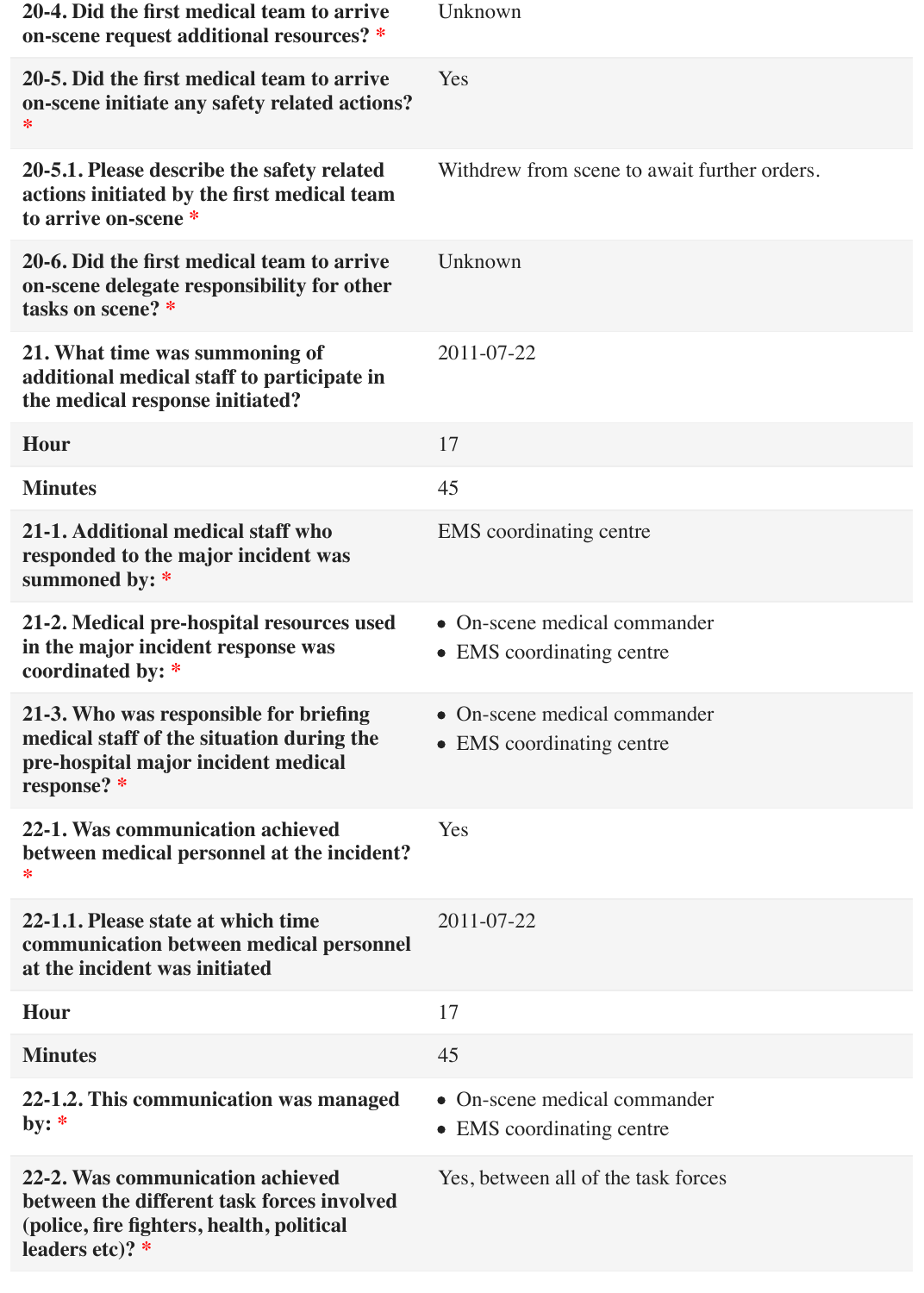| 22-2.2. Please specify between whom it was<br>achieved *                                                                 | Between health, fire and police (communication with<br>police intermittently difficult)                                                                                                                                                                                                                                                                                                                                                                                                                      |
|--------------------------------------------------------------------------------------------------------------------------|--------------------------------------------------------------------------------------------------------------------------------------------------------------------------------------------------------------------------------------------------------------------------------------------------------------------------------------------------------------------------------------------------------------------------------------------------------------------------------------------------------------|
| 22-3. Was communication achieved<br>between the scene and the EMS<br>coordinating centre? *                              | Yes                                                                                                                                                                                                                                                                                                                                                                                                                                                                                                          |
| 22-3.1 Please state at which time<br>communication between the scene and<br><b>EMS</b> coordinating centre was initiated | 2011-07-22                                                                                                                                                                                                                                                                                                                                                                                                                                                                                                   |
| <b>Hour</b>                                                                                                              | 17                                                                                                                                                                                                                                                                                                                                                                                                                                                                                                           |
| <b>Minutes</b>                                                                                                           | 33                                                                                                                                                                                                                                                                                                                                                                                                                                                                                                           |
| 22-3.2. This communication was managed<br>by: $*$                                                                        | First medical team to arrive on-scene                                                                                                                                                                                                                                                                                                                                                                                                                                                                        |
| 22-4. Was communication achieved<br>between the scene and receiving hospital/s?<br>∗                                     | Yes                                                                                                                                                                                                                                                                                                                                                                                                                                                                                                          |
| 22-4.2. This communication was managed<br>by: $*$                                                                        | • On-scene medical commander<br>• EMS coordinating centre                                                                                                                                                                                                                                                                                                                                                                                                                                                    |
| 22-5. Was communication achieved<br>between medical response personnel and<br>the general public? $*$                    | Unknown                                                                                                                                                                                                                                                                                                                                                                                                                                                                                                      |
| 23. Describe the structure of the medical<br>incident command during the major<br>incident *                             | Norwegian incident command includes at least one<br>ambulance resource commander (EMT/Paramedic)<br>and one medical commander (physician). Additional<br>resources established if necessary (e.g. triage officer).<br>Two casualty clearing stations: Station 1 initiated<br>18:50, closed 19:45, Station 2 initiated 19:05, closed<br>23:00. Station 1: Ambulance resource commander<br>established, no medical commander. Station 2:<br>Ambulance resource commander and medical<br>commander established. |
| 24-1. Were VHF radio used for<br>communication during the major incident<br>response? *                                  | Yes                                                                                                                                                                                                                                                                                                                                                                                                                                                                                                          |
| 24-1.1. Were there any failures with the<br><b>VHF radio communication during the</b><br>incident response? *            | Unknown                                                                                                                                                                                                                                                                                                                                                                                                                                                                                                      |
| 24-2. Were Tetra radio used for<br>communication during the incident<br>response? *                                      | Yes                                                                                                                                                                                                                                                                                                                                                                                                                                                                                                          |
| 24-2.1. Were there any failures with the<br>Tetra radio communication during the<br>incident response? *                 | Yes                                                                                                                                                                                                                                                                                                                                                                                                                                                                                                          |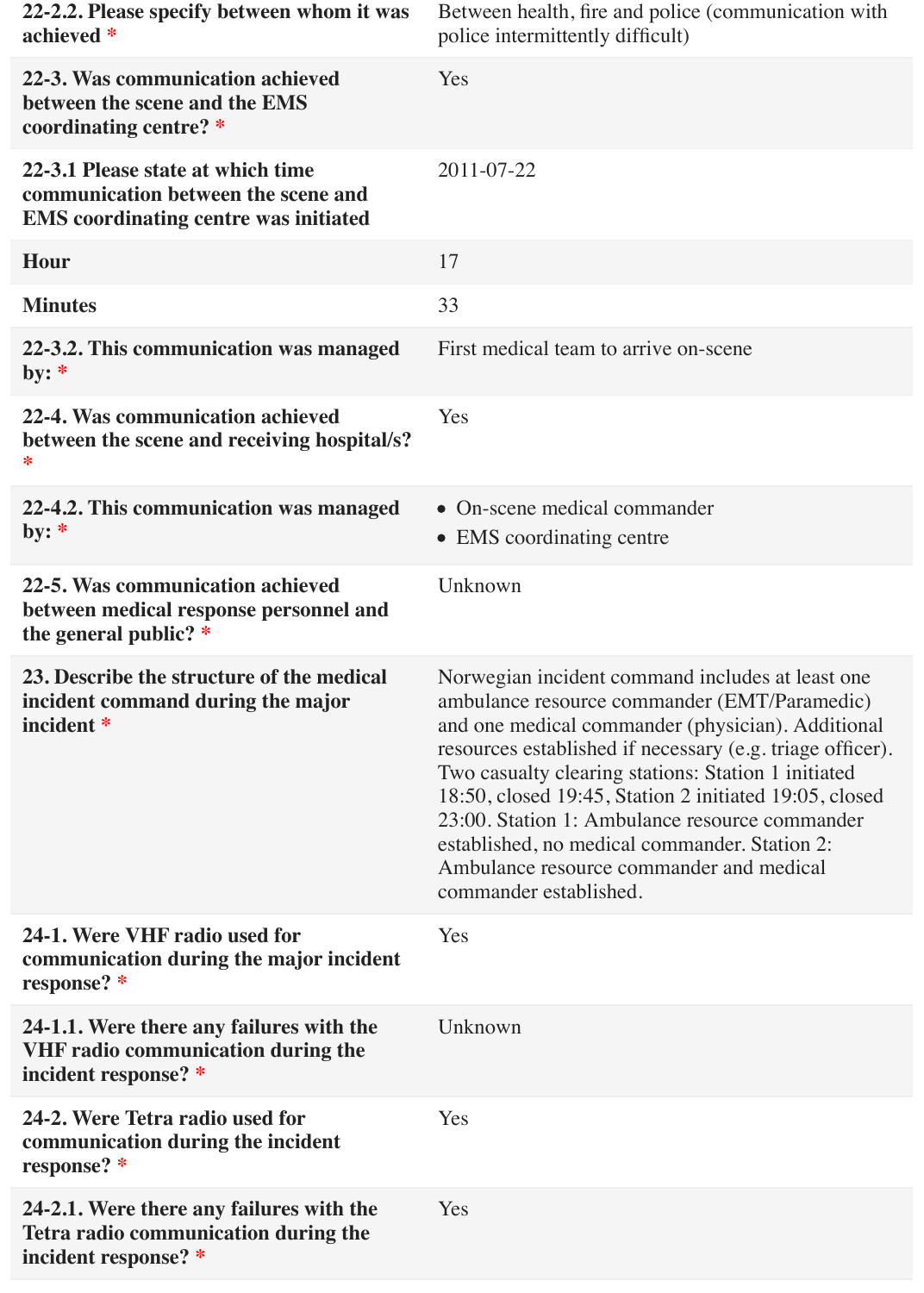| 24-2.2. Please specify tetra radio failure *                                                                        | Tetra network not activated in the area, some coverage<br>from neighbouring areas, but poor quality. Most Tetra<br>communication as "direct mode" between tetra user<br>on scene.                                                                                                                                                                                                                                                                 |
|---------------------------------------------------------------------------------------------------------------------|---------------------------------------------------------------------------------------------------------------------------------------------------------------------------------------------------------------------------------------------------------------------------------------------------------------------------------------------------------------------------------------------------------------------------------------------------|
| 24-3. Were other type of radio used for<br>communication during the incident<br>response? *                         | Yes                                                                                                                                                                                                                                                                                                                                                                                                                                               |
| 24-3.1. Were there any failures with the<br>other type of radio used during the<br>incident response? *             | Yes                                                                                                                                                                                                                                                                                                                                                                                                                                               |
| 24-3.2. Please specify other type of radio<br>failure *                                                             | The old medical communication system in Norway is<br>based on an old mobile network (Offentlig Landmobil<br>Telefoni) that uses the same frequency band as VHF.<br>64 of these OLT channels were converted to a so<br>called "Health Radio" Network that works<br>(predominantly) in half-duplex. The coverage of this<br>radio system is variable and very poor in the incident<br>area due to the location of the base stations in the<br>area. |
| 24-4. Were mobile phone used for<br>communication during the incident<br>response? *                                | Yes                                                                                                                                                                                                                                                                                                                                                                                                                                               |
| 24-4.1. Were there any mobile phone<br>failures during the incident response? *                                     | Yes                                                                                                                                                                                                                                                                                                                                                                                                                                               |
| 24-4.2. Please specify mobile phone failure<br>∗                                                                    | Poor coverage and drop-out of calls due to overload in<br>the network.                                                                                                                                                                                                                                                                                                                                                                            |
| 24-5. Were land line telephone used for<br>communication during the incident<br>response? *                         | N <sub>o</sub>                                                                                                                                                                                                                                                                                                                                                                                                                                    |
| 24-6. Was communication to the public<br>(such as television, social media) used<br>during the incident response? * | Yes                                                                                                                                                                                                                                                                                                                                                                                                                                               |
| 24-6.1. Please specify mode of<br>communication *                                                                   | Television news coverage of the incident with general<br>information and advice. Social media used by victims<br>to a certain degree to communicate to friends and<br>family.                                                                                                                                                                                                                                                                     |
| 24-6.2. Were there any failures to<br>communication means specified in 24-6.1?<br>∗                                 | Unknown                                                                                                                                                                                                                                                                                                                                                                                                                                           |
| 24-7. Were other means of communication<br>used during the incident response? *                                     | N <sub>o</sub>                                                                                                                                                                                                                                                                                                                                                                                                                                    |
| 25. Please state communication systems in<br>use on a daily basis *                                                 | VHF radio<br>$\bullet$<br>• Tetra radio                                                                                                                                                                                                                                                                                                                                                                                                           |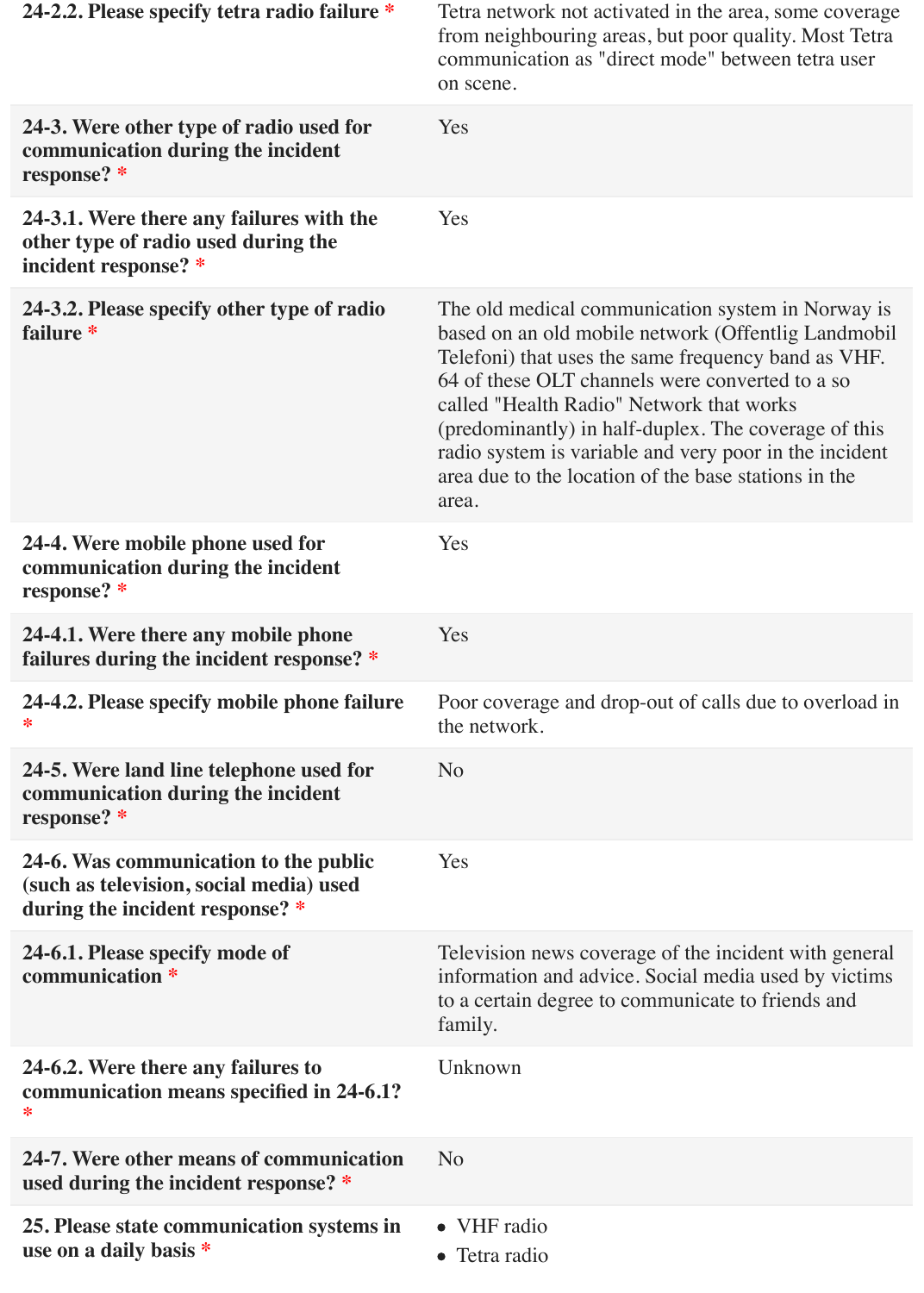|                                                                            | • Other type of radio<br>• Mobile phone |
|----------------------------------------------------------------------------|-----------------------------------------|
| 26-1. Incident time *                                                      | 2011-07-22                              |
| Hour *                                                                     | 17                                      |
| <b>Minutes</b> *                                                           | 20                                      |
| 26-1.1. Is the time given above exact or<br>estimated? *                   | Estimated                               |
| <b>26-2. Emergency Medical Service (EMS)</b><br>notification *             | 2011-07-22                              |
| Hour *                                                                     | 17                                      |
| <b>Minutes*</b>                                                            | 24                                      |
| 26-2.1. Is the time given above exact or<br>estimated? *                   | Exact                                   |
| 26-3. First EMS arrival *                                                  | 2011-07-22                              |
| Hour *                                                                     | 17                                      |
| <b>Minutes</b> *                                                           | 33                                      |
| 26-3.1. Is the time given above exact or<br>estimated? *                   | Exact                                   |
| 26-4. Major incident declared *                                            | 2011-07-22                              |
| Hour <sup>*</sup>                                                          | 17                                      |
| <b>Minutes*</b>                                                            | 45                                      |
| 26-4.1. Is the time given above exact or<br>estimated? *                   | Exact                                   |
| 26-5. Medical command established *                                        | 2011-07-22                              |
| Hour *                                                                     | 18                                      |
| <b>Minutes*</b>                                                            | 45                                      |
| 26-5.1. Is the time given above exact or<br>estimated? *                   | Estimated                               |
| 26-6. Time of first meeting between police /<br>fire / medical command *   | 2011-07-22                              |
| Hour *                                                                     | N/A                                     |
| 26-7. First patient evacuated by EMS (time<br>of leaving incident scene) * | 2011-07-22                              |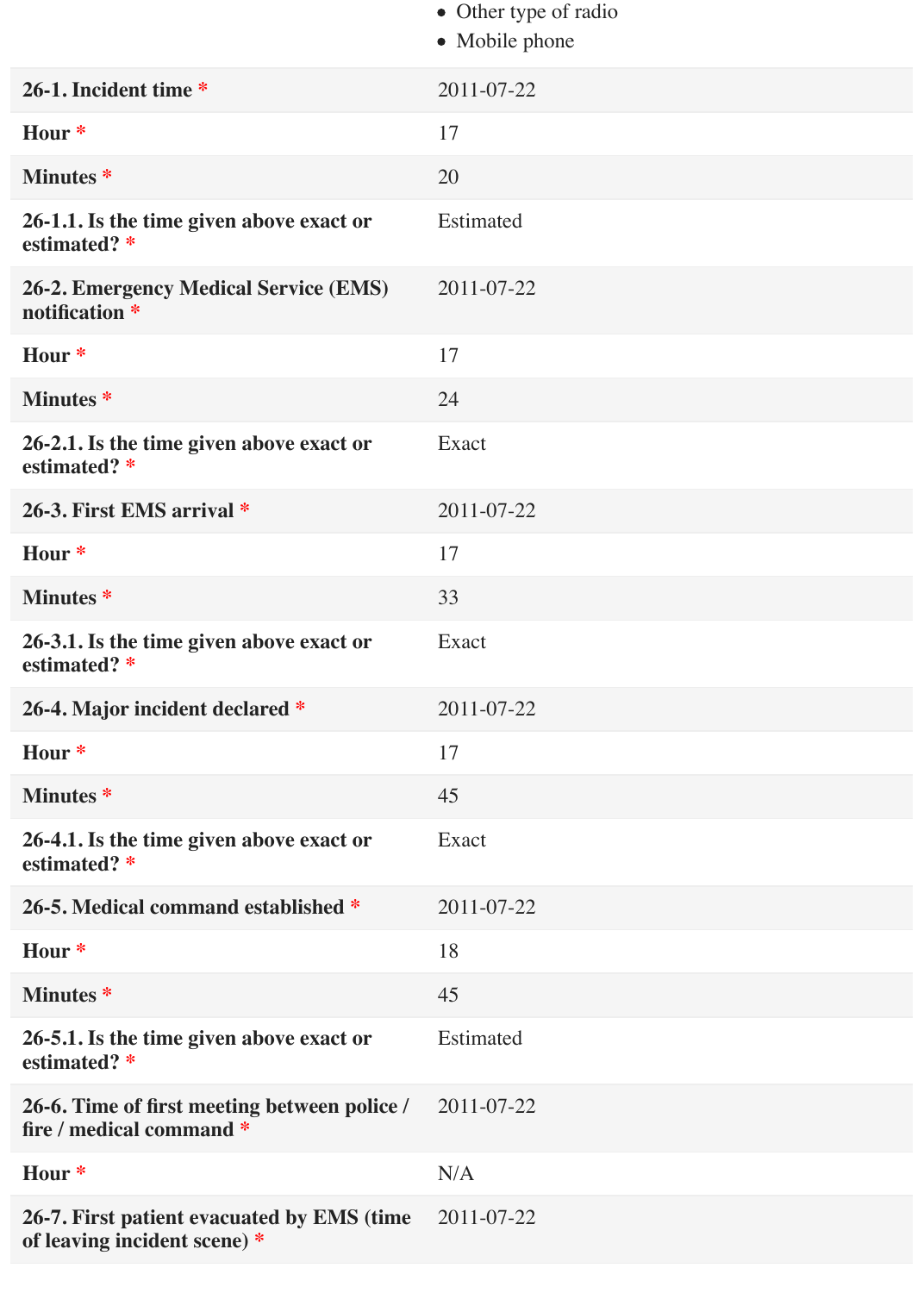| Hour <sup>*</sup>                                                                   | 18                                                                                                                                                                                                                                                                                                                                                                                                                                                                                                                                              |
|-------------------------------------------------------------------------------------|-------------------------------------------------------------------------------------------------------------------------------------------------------------------------------------------------------------------------------------------------------------------------------------------------------------------------------------------------------------------------------------------------------------------------------------------------------------------------------------------------------------------------------------------------|
| <b>Minutes</b> *                                                                    | 05                                                                                                                                                                                                                                                                                                                                                                                                                                                                                                                                              |
| 26-7.1. Is the time given above exact or<br>estimated? *                            | Exact                                                                                                                                                                                                                                                                                                                                                                                                                                                                                                                                           |
| 26-8. Last patient evacuated by EMS (time<br>of leaving incident scene) *           | 2011-07-22                                                                                                                                                                                                                                                                                                                                                                                                                                                                                                                                      |
| Hour *                                                                              | 21                                                                                                                                                                                                                                                                                                                                                                                                                                                                                                                                              |
| <b>Minutes</b> *                                                                    | 00                                                                                                                                                                                                                                                                                                                                                                                                                                                                                                                                              |
| 26-8.1. Is the time given above exact or<br>estimated? *                            | Estimated                                                                                                                                                                                                                                                                                                                                                                                                                                                                                                                                       |
| 26-9. First patient arriving in hospital *                                          | 2011-07-22                                                                                                                                                                                                                                                                                                                                                                                                                                                                                                                                      |
| Hour *                                                                              | 19                                                                                                                                                                                                                                                                                                                                                                                                                                                                                                                                              |
| <b>Minutes</b> *                                                                    | 24                                                                                                                                                                                                                                                                                                                                                                                                                                                                                                                                              |
| 26-9.1. Is the time given above exact or<br>estimated? *                            | Exact                                                                                                                                                                                                                                                                                                                                                                                                                                                                                                                                           |
| 26-10. Last patient arriving in hospital *                                          | 2011-07-22                                                                                                                                                                                                                                                                                                                                                                                                                                                                                                                                      |
| Hour *                                                                              | 21                                                                                                                                                                                                                                                                                                                                                                                                                                                                                                                                              |
| <b>Minutes</b> *                                                                    | 30                                                                                                                                                                                                                                                                                                                                                                                                                                                                                                                                              |
| 26-10.1. Is the time given above exact or<br>estimated? *                           | Exact                                                                                                                                                                                                                                                                                                                                                                                                                                                                                                                                           |
| 27. Please describe any delays in the<br>timings mentioned in question 26           | Security issues were the main reason for delays.<br>Police resources were overloaded and therefore not<br>able to clear access for health resources. Medical<br>command was established late due to delays in<br>establishing clearing station. Late access to patients<br>because they had to be evacuated from the island.<br>Geography was also an issue, difficult to get to<br>patients/scene directly. Only possible access would<br>have been by boat and/or helicopter, but was not used<br>to access scene because of security issues. |
| 28-1. Were lay persons with no field care<br>education present? *                   | Yes                                                                                                                                                                                                                                                                                                                                                                                                                                                                                                                                             |
| 28-1.1. Please state number of<br>persons/personnel *                               | Unknown                                                                                                                                                                                                                                                                                                                                                                                                                                                                                                                                         |
| 28-1.2. Is the number given above exact or<br>estimated? *                          | N/A                                                                                                                                                                                                                                                                                                                                                                                                                                                                                                                                             |
| 28-2. Were non-EMS personnel with basic<br>life support (BLS) competency present? * | Yes                                                                                                                                                                                                                                                                                                                                                                                                                                                                                                                                             |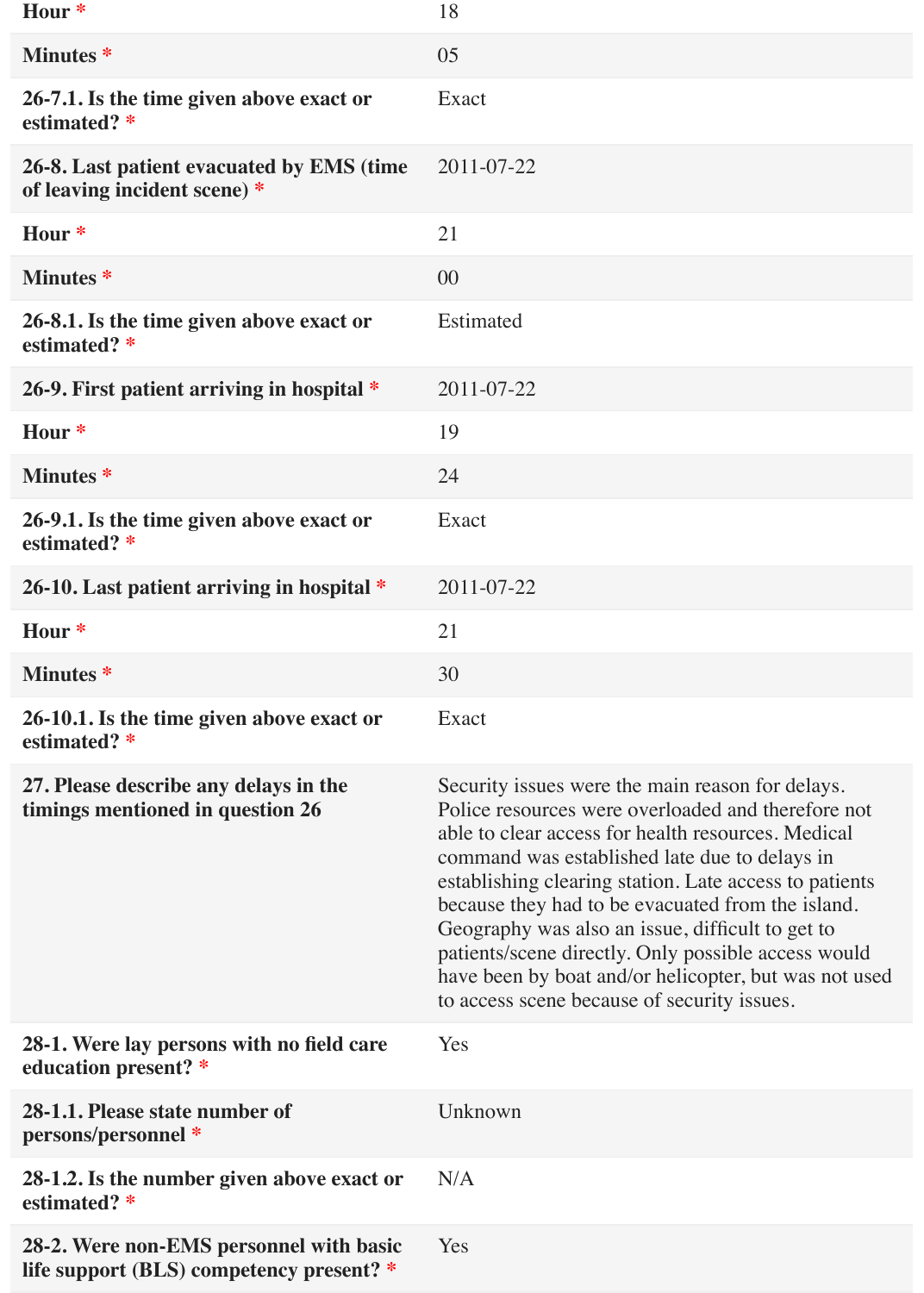| 28-2.1. Please state number of<br>persons/personnel *                                                                                                                     | Unknown                                                                                                         |
|---------------------------------------------------------------------------------------------------------------------------------------------------------------------------|-----------------------------------------------------------------------------------------------------------------|
| 28-2.2. Is the number given above exact or<br>estimated? *                                                                                                                | N/A                                                                                                             |
| 28-3. Were EMS professionals who were<br>not physicians, but with BLS competency<br>present? *                                                                            | Yes                                                                                                             |
| 28-3.1. Please state number of<br>persons/personnel *                                                                                                                     | Unknown                                                                                                         |
| 28-3.2. Is the number given above exact or<br>estimated? *                                                                                                                | N/A                                                                                                             |
| 28-4. Were EMS professionals who were<br>not physicians, but with Advanced Life<br>Support (ALS) competency present? *                                                    | Yes                                                                                                             |
| 28-4.1. Please state number of<br>persons/personnel *                                                                                                                     | 99 or more                                                                                                      |
| 28-4.2. Is the number given above exact or<br>estimated? *                                                                                                                | Estimated                                                                                                       |
| 28-5. Were on-scene physicians with ALS<br>competency present? *                                                                                                          | Yes                                                                                                             |
| 28-5.1. Please state number of<br>persons/personnel *                                                                                                                     | 18                                                                                                              |
| 28-5.2. Is the number given above exact or<br>estimated? *                                                                                                                | Exact                                                                                                           |
| 28-6. Were other type of personnel/persons<br>present at the incident scene? *                                                                                            | Yes                                                                                                             |
| 28-6.1. Please specify other *                                                                                                                                            | Pilots and crew from Helicopter Emergency Medical<br>Services (HEMS) and Search and Rescue (SAR)<br>helicopters |
| 28-6.2. Please state number of<br>persons/personnel *                                                                                                                     | 14                                                                                                              |
| 28-6.3. Is the number given above exact or<br>estimated? *                                                                                                                | Exact                                                                                                           |
| 29-1. EMS transport: Where there any<br>EMS vehicles present at scene during the<br>early EMS response to the incident? *                                                 | Yes                                                                                                             |
| 29-1.1. If possible, please specify the<br>approximate numbers of EMS vehicles<br>available at the incident scene. Returning<br>EMS vehicles are to be counted only once. | 11                                                                                                              |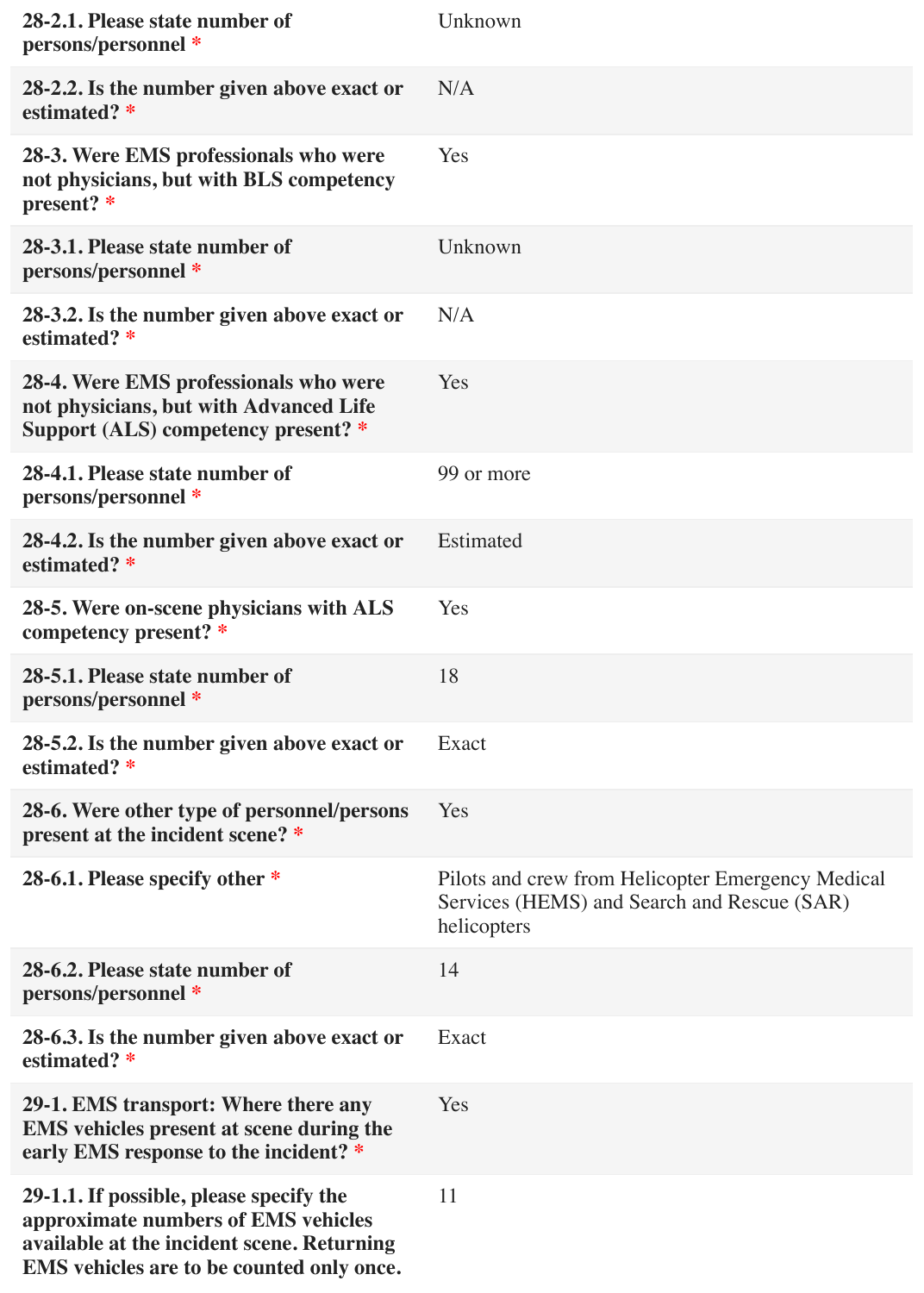**Please provide time of arrival for the first EMS vehicle.**

| <b>Date</b>                                                                                                                                                                                                                                                                                  | 2011-07-22                       |
|----------------------------------------------------------------------------------------------------------------------------------------------------------------------------------------------------------------------------------------------------------------------------------------------|----------------------------------|
| Hour                                                                                                                                                                                                                                                                                         | 18                               |
| <b>Minutes</b>                                                                                                                                                                                                                                                                               | 01                               |
| 29-2. EMS transport: Where there any<br><b>EMS</b> helicopters present at scene during<br>the early EMS response to the incident? *                                                                                                                                                          | Yes                              |
| 29-2.1. If possible, please specify the<br>approximate numbers of EMS helicopters<br>available at the incident scene. Returning<br><b>EMS</b> helicopters are to be counted only<br>once. Please provide time of arrival for the<br>first EMS helicopter.                                    | 8                                |
| <b>Date</b>                                                                                                                                                                                                                                                                                  | 2011-07-22                       |
| Hour                                                                                                                                                                                                                                                                                         | 18                               |
| <b>Minutes</b>                                                                                                                                                                                                                                                                               | 10                               |
| 29-3. EMS transport: Where there any<br><b>EMS</b> boats present at scene during the<br>early EMS response to the incident? *                                                                                                                                                                | N <sub>o</sub>                   |
| 29-4. EMS transport: Where there other<br><b>EMS</b> transportation units present at scene<br>during the early EMS response to the<br>incident? *                                                                                                                                            | Yes                              |
| 29-4.1. Please specify type of other EMS<br>transport *                                                                                                                                                                                                                                      | <b>EMS</b> Bus (Helseekspressen) |
| 29-4.2. If possible, please specify the<br>approximate numbers of other EMS<br>transportation units available at the<br>incident scene. Returning EMS<br>transportation units are to be counted only<br>once. Please provide time of arrival for the<br>first other EMS transportation unit. | $\overline{2}$                   |
| <b>Date</b>                                                                                                                                                                                                                                                                                  | 2011-07-22                       |
| Hour                                                                                                                                                                                                                                                                                         | 19                               |
| <b>Minutes</b>                                                                                                                                                                                                                                                                               | 00                               |
| 29-5. Civilian transport: Where there any<br>civilian vehicles present at scene during the<br>early EMS response to the incident? *                                                                                                                                                          | Yes                              |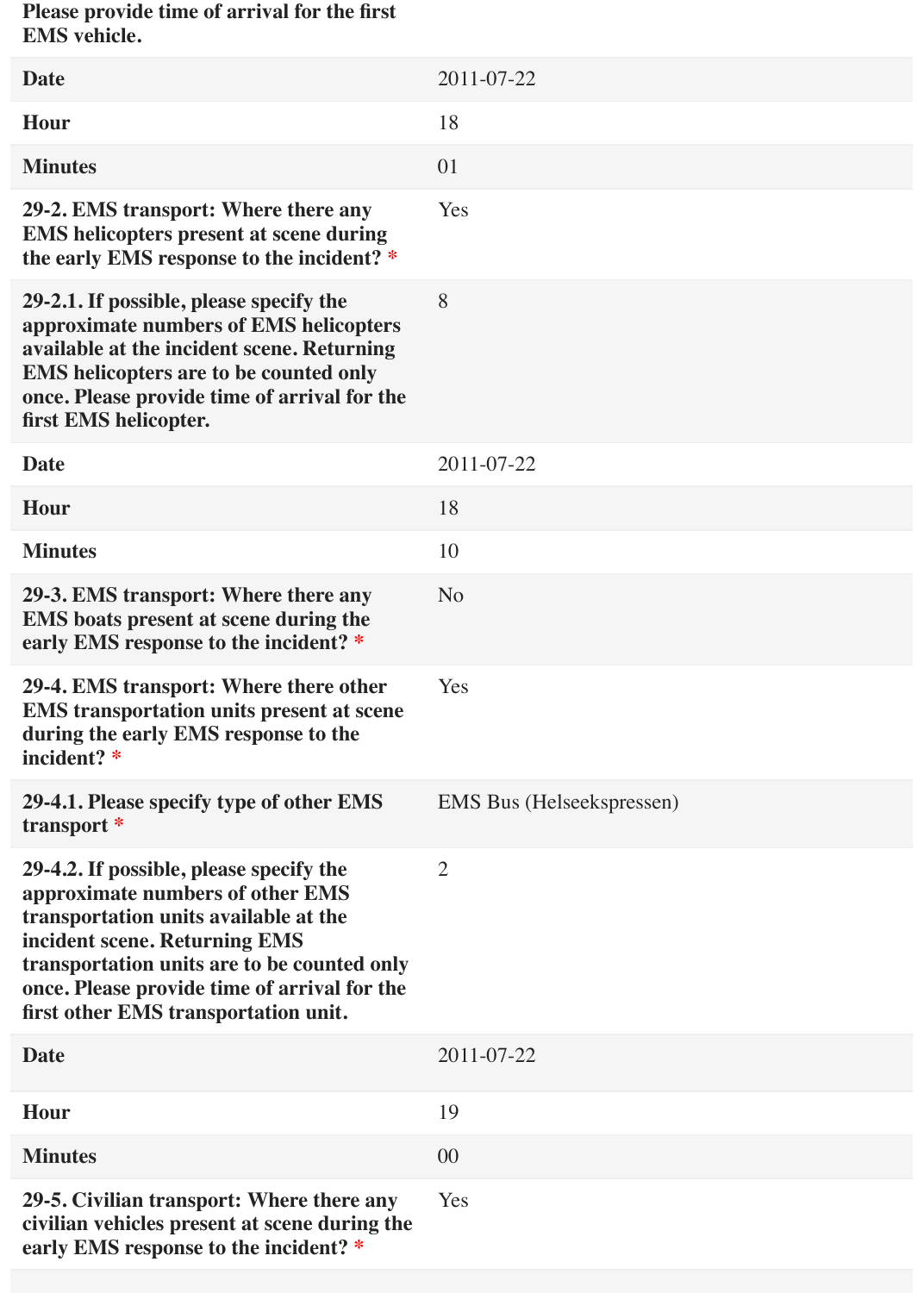| 29-6. Civilian transport: Where there any<br>civilian helicopters present at scene during<br>the early EMS response to the incident? *                  | N <sub>o</sub> |
|---------------------------------------------------------------------------------------------------------------------------------------------------------|----------------|
| 29-7. Civilian transport: Where there any<br>civilian boats present at scene during the<br>early EMS response to the incident? *                        | Yes            |
| 29-8. Civilian transport: Where there other<br>civilian transportation units present at<br>scene during the early EMS response to the<br>incident? *    | N <sub>o</sub> |
| 29-9. Other emergency services: Where<br>there any other emergency vehicles present<br>at scene during the early EMS response to<br>the incident? *     | Unknown        |
| 29-10. Other emergency services: Where<br>there any other emergency helicopters<br>present at scene during the early EMS<br>response to the incident? * | N <sub>o</sub> |
| 29-11. Other emergency services: Where<br>there any other emergency boats present at<br>scene during the early EMS response to the<br>incident? *       | Yes            |
| 29-12. Other emergency services: Where<br>there any other means of transport present<br>at scene during the early EMS response to<br>the incident? *    | N <sub>o</sub> |
| 30-1. Was there any equipment available<br>on-scene to provide care for patients<br>exposed to hazardous materials? *                                   | N <sub>o</sub> |
| 30-2. Was there any search and rescue<br>equipment available on-scene? *                                                                                | N <sub>o</sub> |
| 30-3. Was there any alpine/rescue<br>equipment available on-scene? *                                                                                    | N <sub>o</sub> |
| 30-4. Was equipment from the coast guard<br>available on-scene? *                                                                                       | N <sub>o</sub> |
| 30-5. Were support vehicles available on-<br>scene? *                                                                                                   | Unknown        |
| 30-6. Was other type of equipment<br>available on-scene enabling EMS to do<br>their job? $*$                                                            | N <sub>o</sub> |
| 31. Number of hospitals receiving patients<br>∗                                                                                                         | $\overline{4}$ |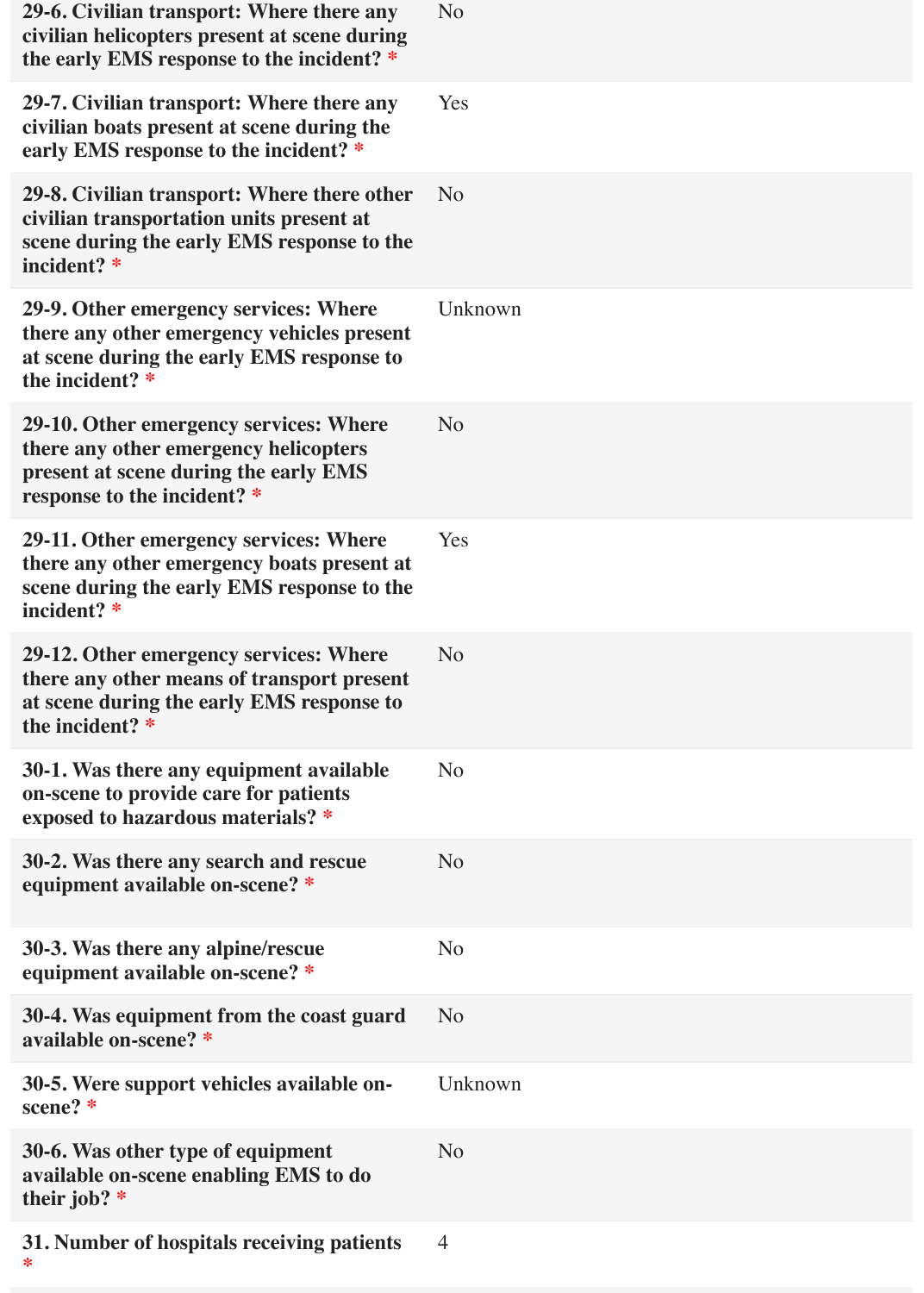| 32-1.1. Hospital I: Distance from incident<br>scene where pre-hospital medical response<br>was initiated to hospital by air line in<br>kilometers * | $11 - 30$                                                                                                                                                                                                                                                                                     |
|-----------------------------------------------------------------------------------------------------------------------------------------------------|-----------------------------------------------------------------------------------------------------------------------------------------------------------------------------------------------------------------------------------------------------------------------------------------------|
| 32-1.2. Type of hospital $*$                                                                                                                        | Local hospital without trauma specialty                                                                                                                                                                                                                                                       |
| 32-1.3.2. Numbers of patients conveyed to<br>hospital by EMS <sup>*</sup>                                                                           | 30                                                                                                                                                                                                                                                                                            |
| 32-1.5.2. Number of patients conveyed in<br>the first hour after the incident *                                                                     | Unknown                                                                                                                                                                                                                                                                                       |
| 32-1.6.2. Number of patients conveyed<br>between 1 and 2 hours after the incident *                                                                 | Unknown                                                                                                                                                                                                                                                                                       |
| 32-1.10. Pre-existing patient distribution<br>$plan *$                                                                                              | Unknown                                                                                                                                                                                                                                                                                       |
| 32-1.11. Please explain any pre-existing<br>patient distribution plan/s and give any<br>comments on decision making, delays etc.*                   | Several patients (7-9) transported to this hospital that<br>should have been transported to trauma centre, but<br>because of miscommunication, congested roads and<br>confusion they were taken here. 9 of these patients<br>were transported to trauma centre later within the next<br>24 h. |

# **Patient charasteristics**

| 33. Estimated number of population at risk<br>from incident (e.g. number of passengers<br>on a train / ship) $*$ | 600-699                                                                               |
|------------------------------------------------------------------------------------------------------------------|---------------------------------------------------------------------------------------|
| 33-1. Please explain how the above number<br>of population at risk was reached *                                 | Estimated number of people on Utøya Island at the<br>time the spree shooting started. |
| 34-1. Number of males affected *                                                                                 | 46                                                                                    |
| 34-1.3. Is the number given above exact or<br>estimated? *                                                       | Exact                                                                                 |
| 39-2. Is data collection of thirty day<br>mortality of those admitted to hospital<br>considered complete? *      | <b>Yes</b>                                                                            |
| 40. Was a pre-hospital triage system used?<br>∗                                                                  | <b>Yes</b>                                                                            |
| 40-1. Who performed the pre-hospital on-<br>scene triage? *                                                      | • Physician<br><b>EMS</b> personnel<br>$\bullet$                                      |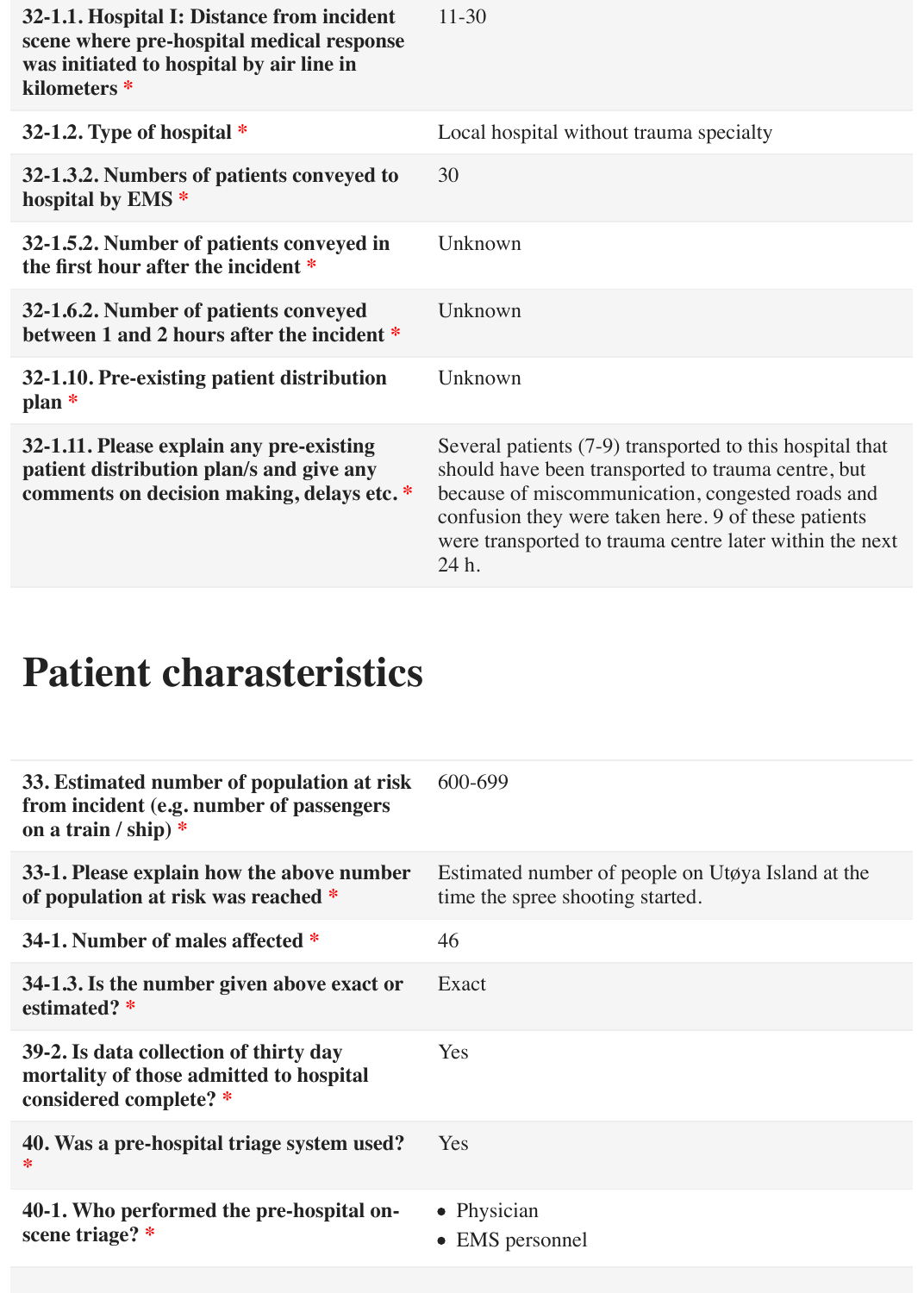| 40-2. Which triage system was used? *                                                                                                                                                      | ABCDE and MIMMS-equivalents (no unified system<br>used)                                                                                                                                   |
|--------------------------------------------------------------------------------------------------------------------------------------------------------------------------------------------|-------------------------------------------------------------------------------------------------------------------------------------------------------------------------------------------|
| 41-1. Were there any patients in category<br>red = immediate? $*$                                                                                                                          | Yes                                                                                                                                                                                       |
| 41-1.2. Number of patients in category red<br>∗                                                                                                                                            | 21                                                                                                                                                                                        |
| 41-1.3. Is the number given above exact or<br>estimated? *                                                                                                                                 | Estimated                                                                                                                                                                                 |
| 41-1.4. Please provide the data source from<br>which these numbers originate *                                                                                                             | Equates to the number of patients submitted to<br>Trauma Center (no other records of on-site triage<br>exists) - (se also Gaarder et al. J Trauma Acute Care<br>Surg Volume 73, Number 1) |
| 41-4. Were there any patients in category<br>black = deceased? $*$                                                                                                                         | Yes                                                                                                                                                                                       |
| 41-4.1. Number of patients in category<br>black *                                                                                                                                          | 76                                                                                                                                                                                        |
| 42-1. Were there patients with minor<br>injuries? Here defines as: patients attended<br>by EMS or medical staff at a primary<br>health care facility, but not admitted to<br>hospital? $*$ | Yes                                                                                                                                                                                       |
| 42-1.2. Number of patients with minor<br>injuries *                                                                                                                                        | 99 or more                                                                                                                                                                                |
| 42-1.3. Is the number given above exact or<br>estimated? *                                                                                                                                 | Estimated                                                                                                                                                                                 |
| 42-1.4. Please provide the data source from<br>which these numbers originate *                                                                                                             | Public domain                                                                                                                                                                             |
| 43. Was there any over-or undertriage? *                                                                                                                                                   | N <sub>o</sub>                                                                                                                                                                            |
| 44-1.1. What was the total number of<br>patients seeking care at a hospital? *                                                                                                             | 55                                                                                                                                                                                        |
| 44-1.2. Is the number given above exact or<br>estimated? *                                                                                                                                 | Estimated                                                                                                                                                                                 |
| 44-1.3. Please provide the data source from<br>which these numbers originate *                                                                                                             | Public domain, NOU 2012:14 "Rapport fra 22. juli-<br>kommisjonen"                                                                                                                         |
| 44-2.1. What was the total number of<br>patients admitted to hospital? *                                                                                                                   | 55                                                                                                                                                                                        |
| 44-2.2. Is the number given above exact or<br>estimated? *                                                                                                                                 | Exact                                                                                                                                                                                     |
| 44-2.3. Please provide the data source from<br>which these numbers originate *                                                                                                             | Public domain, NOU 2012:14 "Rapport fra 22. juli-<br>kommisjonen"                                                                                                                         |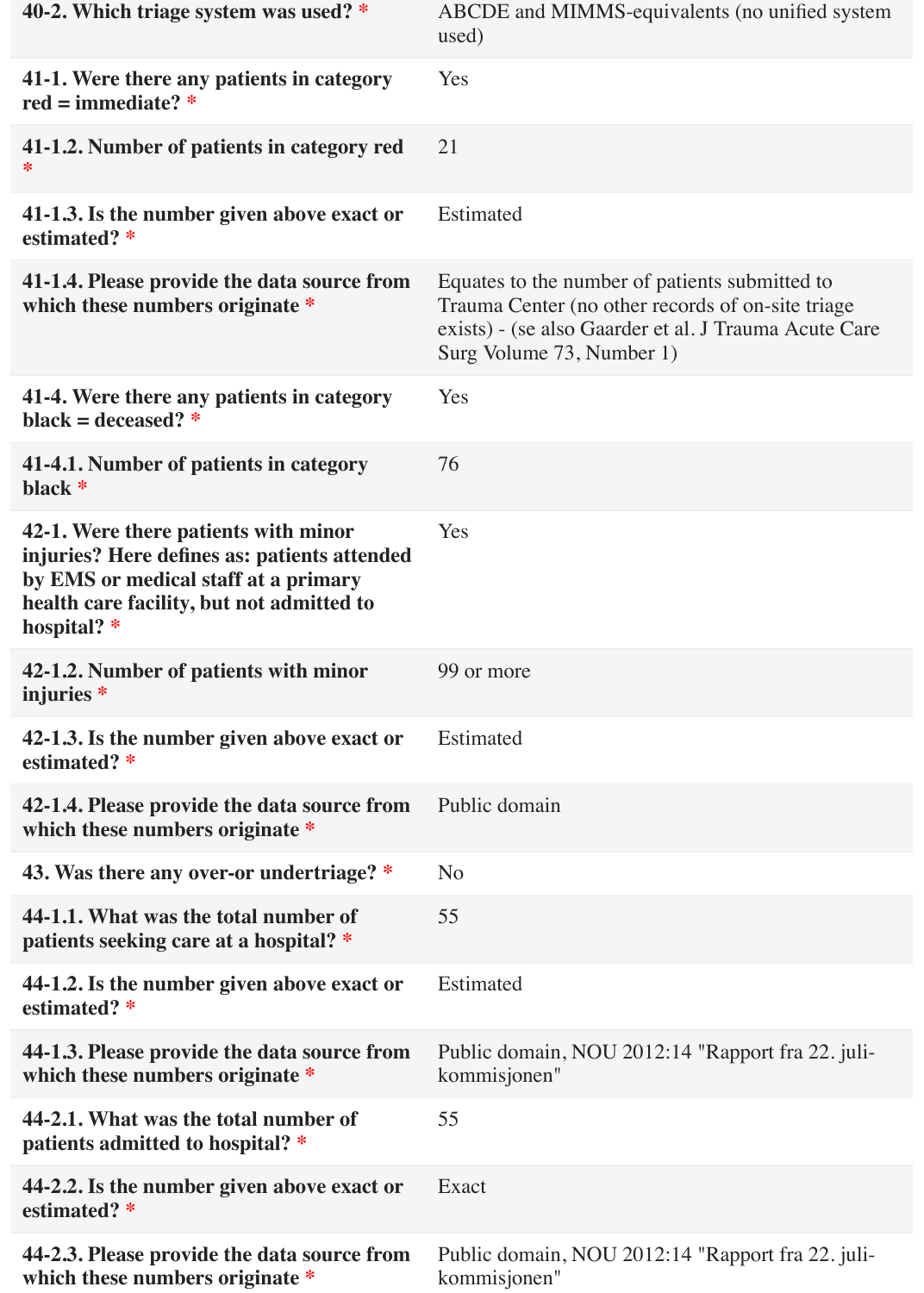| 44-3.1. How many of the admitted patients<br>were discharged within 24 hours? * | 15                                                                                                                                                                    |
|---------------------------------------------------------------------------------|-----------------------------------------------------------------------------------------------------------------------------------------------------------------------|
| 44-3.2. Is the number given above exact or<br>estimated? *                      | Estimated                                                                                                                                                             |
| 44-3.3. Please provide the data source from<br>which these numbers originate *  | NOU 2012:14 "Rapport fra 22. juli-kommisjonen"                                                                                                                        |
| 45-1. Did any patients sustain blunt<br>trauma?*                                | Yes                                                                                                                                                                   |
| 45-1.2. Number of patients with blunt<br>trauma *                               | Unknown                                                                                                                                                               |
| 45-1.3. Is number given above exact or<br>estimated? *                          | N/A                                                                                                                                                                   |
| 45-1.4. Please provide the data source from<br>which these numbers originate *  | No record available (patient sensitive data) on blunt<br>traumas in the victims treated by EMS, but estimated<br>that several sustained blunt traumas from falls etc. |
| 45-2. Did any patients sustain penetrating<br>trauma?*                          | Yes                                                                                                                                                                   |
| 45-2.2. Number of patients with<br>penetrating trauma *                         | 35                                                                                                                                                                    |
| 45-2.3. Is number given above exact or<br>estimated? *                          | Exact                                                                                                                                                                 |
| 45-2.4. Please provide the data source from<br>which these numbers originate *  | Equates to total number of patients triaged and treated<br>(excluding dead on scene) - all patients had<br>penetrating traumas. Available in the public domain.       |
| 45-3. Did any patients sustain burns? *                                         | N <sub>o</sub>                                                                                                                                                        |
| 45-4. Did any patients sustain drowning? *                                      | N <sub>o</sub>                                                                                                                                                        |
| 45-5. Did any patients sustain<br>asphyxiation? *                               | N <sub>o</sub>                                                                                                                                                        |
| 45-6. Did any patients sustain<br>hypothermia? *                                | Yes                                                                                                                                                                   |
| 45-6.2. Number of patients with<br>hypothermia *                                | Unknown                                                                                                                                                               |
| 45-6.3. Is number given above exact or<br>estimated? *                          | N/A                                                                                                                                                                   |
| 45-6.4. Please provide the data source from<br>which these numbers originate *  | Most victims sustained some degree of hypothermia<br>due to weather conditions and exposure to cold water<br>when swimming from island to shore.                      |
| 45-7. Did any patients sustain                                                  | N <sub>o</sub>                                                                                                                                                        |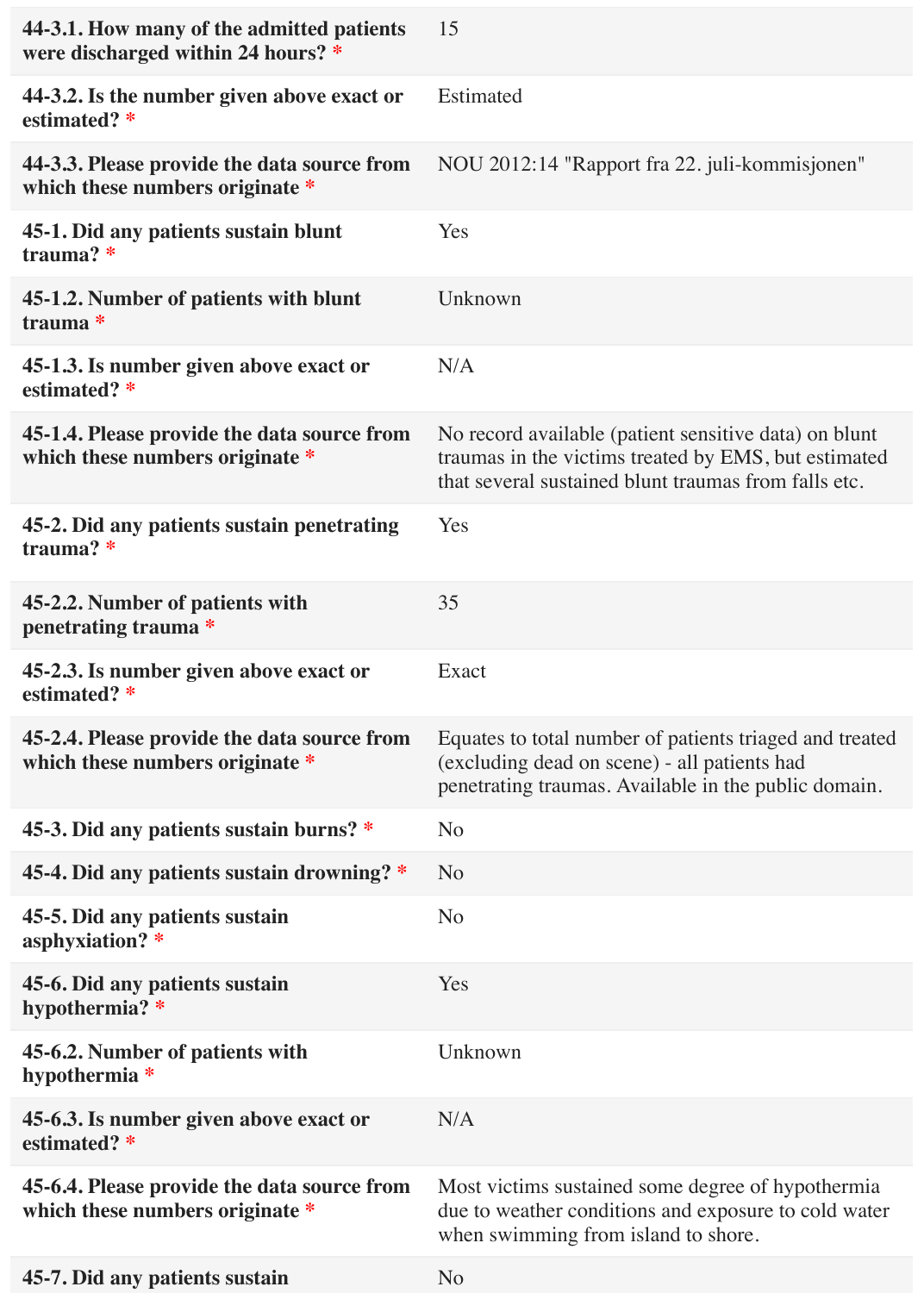| intoxication/poisoning? *                                                      |                                                                                                                                                 |
|--------------------------------------------------------------------------------|-------------------------------------------------------------------------------------------------------------------------------------------------|
| 45-8. Did any patients sustain infectious<br>disease? *                        | N <sub>o</sub>                                                                                                                                  |
| 45-9. Did any patients sustain acute<br>psychiatric symptoms? *                | Yes                                                                                                                                             |
| 45-9.2. Number of patients with acute<br>psychiatric symptoms *                | Unknown                                                                                                                                         |
| 45-9.3. Is number given above exact or<br>estimated? *                         | N/A                                                                                                                                             |
| 45-9.4. Please provide the data source from<br>which these numbers originate * | Expetcted that all survivors experienced some degree<br>of psychiatric symptoms                                                                 |
| 45-10. Did any patients sustain nuclear or<br>radiological injury? *           | N <sub>o</sub>                                                                                                                                  |
| 45-11. Did any patients sustain biological<br>injury? $*$                      | N <sub>o</sub>                                                                                                                                  |
| 45-12. Did any patients sustain chemical<br>injury? $*$                        | N <sub>o</sub>                                                                                                                                  |
| 45-13. Did any patients sustain other type<br>of injury? *                     | N <sub>o</sub>                                                                                                                                  |
| 46-1. Were any patients admitted to critical<br>care area? *                   | Yes                                                                                                                                             |
| 46-1.2. Number of patients admitted to<br>critical care area *                 | 10                                                                                                                                              |
| 46-1.3. Is number given above exact or<br>estimated? *                         | Exact                                                                                                                                           |
| 46-1.4. Please explain how you define<br>critical care *                       | Equates to number of patients cared for in the<br>Intensive Care Unit (ICU) at the trauma centre in<br>Oslo. ICU is a surgical and medical ICU. |
| 46-1.5. Please provide the data source from<br>which these numbers originate * | Gaarder et al. J Trauma Acute Care Surg Volume 73,<br>Number 1.269-75.                                                                          |

# **Key lessons**